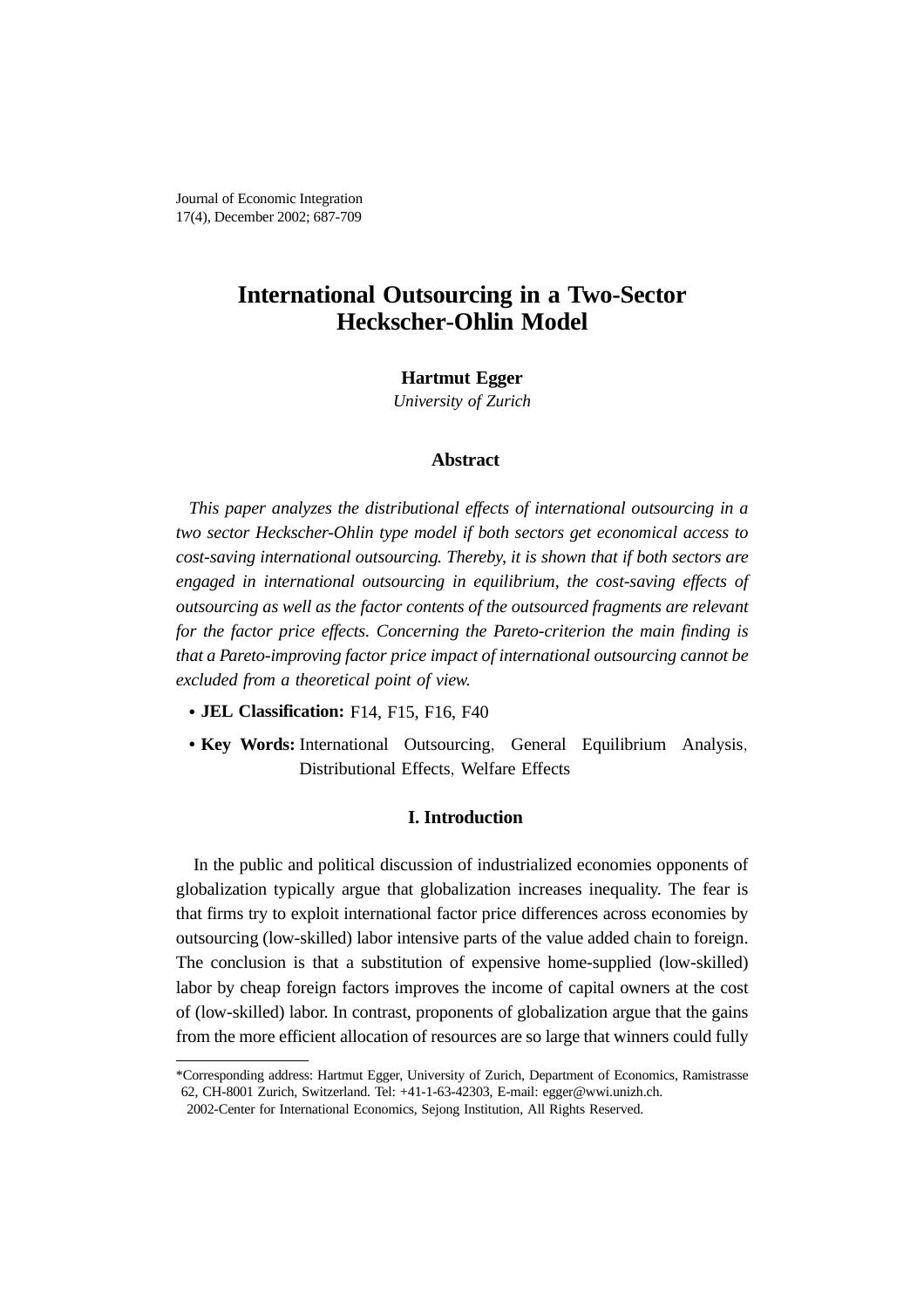compensate losers.

In the last decade the question of the distributional effects of international outsourcing has also reached the scientific discussion of economists. Jones (2000) and Jones and Kierzkowski (1990, 2001) have argued that technological changes have decreased the costs for service links required for coordination and communication activities, implying an intensified fragmentation of production processes. In particular, they stress that besides tariffs and legal non-tariff barriers such technological changes may account for the observed increase in international specialization.<sup>1</sup> However, starting with Krugman (1995) international outsourcing is nowadays debated as alternative candidate to skill-biased technological change for explaining the increasing wage gap observed in the United States. Compare Feenstra and Hanson (1996a, 1996b) and Slaughter (2000) for empirical assessments. Using a wide measure of outsourcing including *"all imported intermediate and final goods that are used of, or sold under the brandname of, an American firm"* (p. 107) Feenstra and Hanson estimate a significant and large effect of the increase in international outsourcing on the U.S. wage differential in favor of high-skilled workers. In contrast, Slaughter does not find any large impact of international outsourcing in his examination of multinational enterprises head-quartered in the USA.

In the theoretical discussion Arndt (1997, 1999) challenged the conclusion which may be drawn from the theoretical discussion in Feenstra and Hanson (1996a, 1997), namely that international outsourcing by substituting the relative scarce factor of an economy depresses demand for the scarce factor. According to the analysis of Arndt, the factor price implications of international outsourcing critically depend on the input characteristics of the sector in which international outsourcing takes place. If the labor intensive sector gets via international outsourcing access to cheap labor abroad it is labor which gains relative to capital. The intuition behind this result is the following. Access to cheap factors abroad makes firms in the capital intensive sector more competitive so that they expand production. According to Arndt, the positive employment effect resulting from the expansion in production outweighs the negative effect of substituting home labor by foreign labor.<sup>2</sup> Since it turns out that under diversification the impact of international outsourcing on factor prices is independent of the factor intensity of

<sup>1</sup> According to Kohler (2001b), "[t]*his new pattern of specialization is perhaps best characterized as being driven by worldwide arbitrage operating (...) on ever smaller slices of the value added chain*" (p. 2).

<sup>2</sup> However, as Egger and Egger (2001) have shown the result that labor gains relative to capital is not generally valid but critically depends on special assumptions which have to be assessed empirically.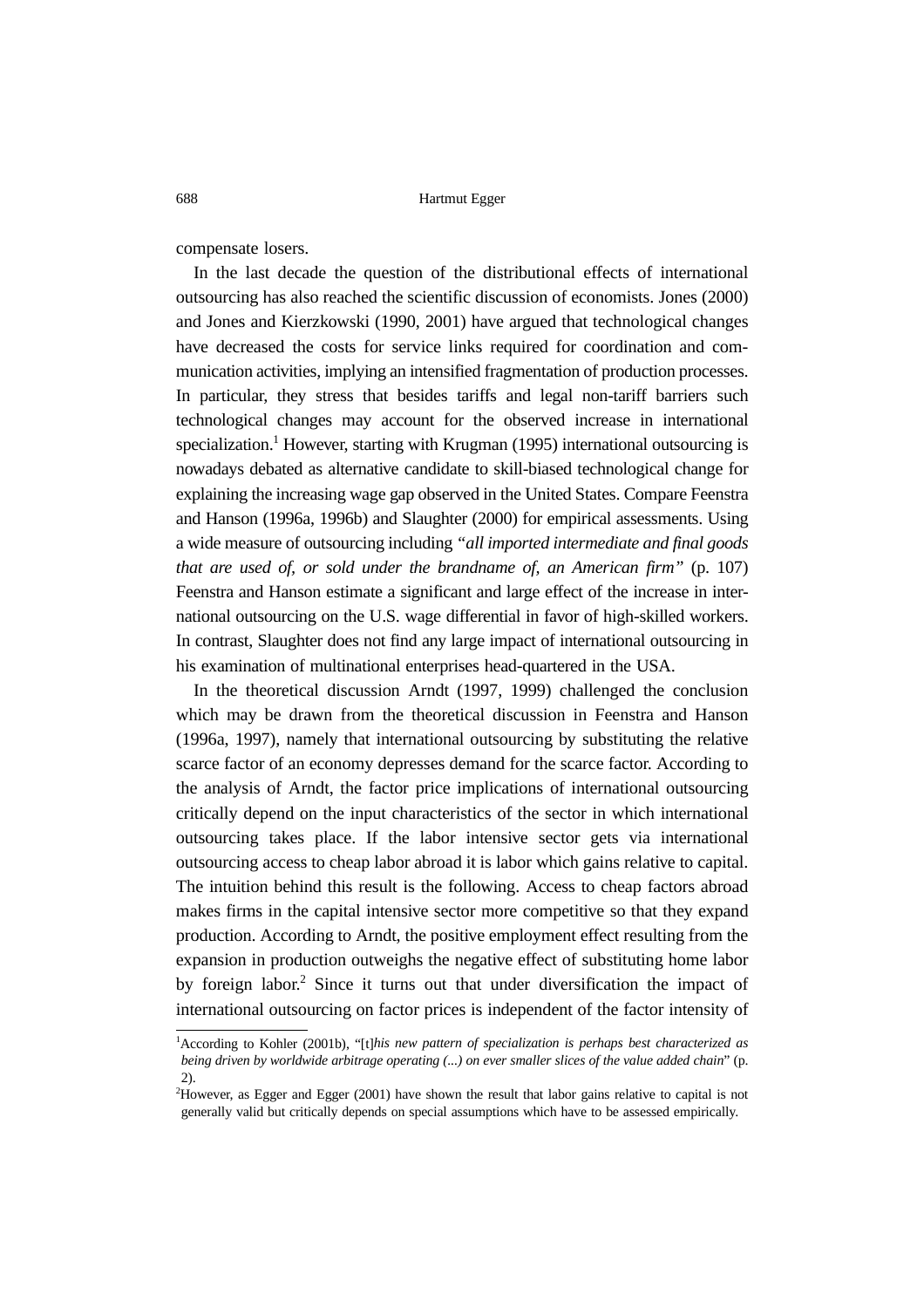the imported intermediate good, and solely determined by the factor intensity of the sector which is engaged in outsourcing activities relative to the other sector, the impact of international outsourcing is said to be *sector-biased*, in contrast to the *factor-biased* impact predicted by in Feenstra and Hanson (1996, 1997).<sup>3</sup> In a more general framework Jones (2000) and Jones and Kierzkowski (2001) analyze a number of possible factor price effects of international outsourcing. Venables (1999) shows that even in a two-sector model the distributional effects of international outsourcing are ambiguous, stressing thereby that "*it is possible to generate some curious cases*" (p. 943).

The issue of international outsourcing and factor price equalization is discussed in Deardorff (2001a, 2001b). Thereby, Deardorff (2001a) stresses that international fragmentation (of the value-added chain) "*enhances the possibility of factor price equalization*" (p. 133f.), whereas Deardorff (2001b) argues that if fragmentation does not equalize factor prices across countries, it is not necessarily the case that factor prices move closer together.

Concerning the welfare effects of international outsourcing the analysis in Heckscher-Ohlin type models identifies a welfare gain which allows for redistributional measures to compensate the losers of outsourcing. Kohler (2001a) has questioned the generality of this result by showing that in a specific factors Ricardo-Viner framework, fixed costs of international outsourcing may yield a welfare decline in the home country.

In this paper I extend the literature building on two sector Heckscher-Ohlin type models with two (types of) *primary* factors in use by assuming that international outsourcing simultaneously occurs in *both* sectors. Following the formal analysis in Egger and Falkinger (2001) I argue that international outsourcing provides economical access to a new production technology which not only uses homesupplied inputs but also an imported intermediate good. Thus, by substituting foreign for home factors, international outsourcing may alter (at given factor

<sup>3</sup> Neither Arndt (1997, 1999) nor Feenstra and Hanson (1996a, 1996b) use the terms *factor bias and sector bias*. Kohler (2001a) introduced these terms into the discussion of international outsourcing. In the literature the discussion on whether it is the factor bias or the sector bias which matters is not new but well-known from the discussion of the channels through which technological progress affects the income distribution of an economy. According to Feenstra and Hanson (1999), this debate has resulted in an "*apparent conflict in the literature*" (p. 908). Whereas Leamer (1998) argues that the sector bias is relevant in a small open economy, Krugman (2000) points out that in a closed or large open economy it is the factor bias which matters.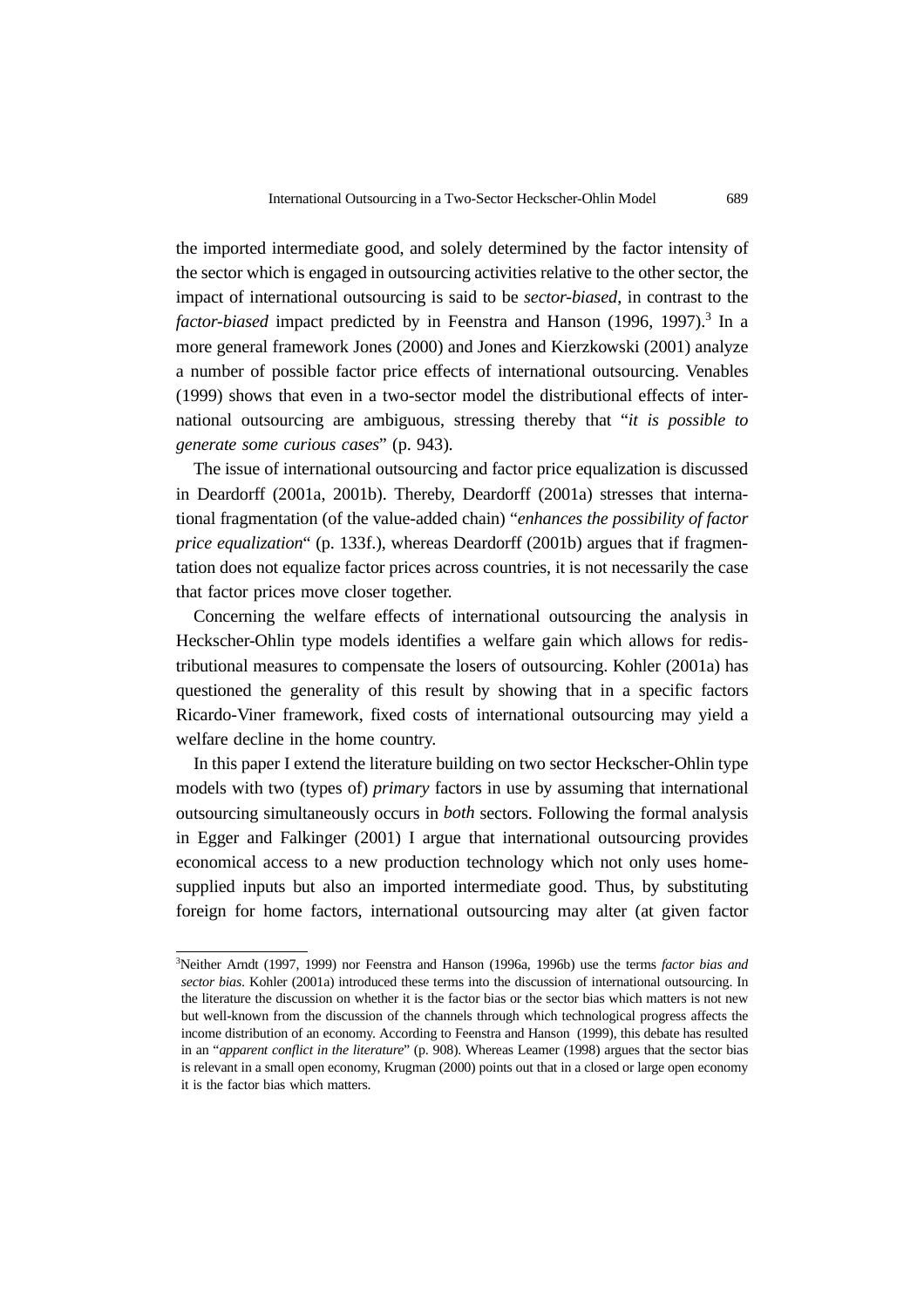prices) the optimal factor intensity of primary inputs in the production process.<sup>4</sup> In contrast to Egger and Falkinger (2001) and similar to Arndt (1997a, 1997b) I focus on *diversified* equilibria.

Although the analysis of international outsourcing is similar to the analysis of technological change, there are two main differences. First, as already mentioned above, international outsourcing means access to a set of inputs which is different from that in the absence of outsourcing. This point is made clear in the analysis by allowing for four technologies in the non-outsourcing situation. Firms of both sectors may in the absence of outsourcing opportunities choose between an integrated and a fragmented mode of production. If international outsourcing becomes economically attractive, firms can additionally decide to use intermediate goods produced in home or imported from abroad in the fragmented production process. Second, whereas technological change normally shifts at given input prices optimal factor intensities (either only in one sector or) in both sectors in the same direction, international outsourcing may substitute different factors in the two production sectors, implying that (at given factor prices) optimal factor intensities of the two sectors can move in opposite directions. Thus, access to international outsourcing can alter the ranking of sectors according to their factor intensities also in the case of diversification equilibria.<sup>5</sup>

Concerning the Pareto-criterion, the analysis in this paper confirms the view that economical access to cost-saving international outsourcing in a Heckscher-Ohlin type model exhibits a *potential* for a Pareto-improvement by redistributional measures of the government, i.e. winners gain more than losers lose. This is a direct consequence of the more efficient allocation of resources implied by international outsourcing. However, in contrast to the literature restricted on outsourcing in one sector, it is shown that international outsourcing may yield a *Pareto-improvement* (without any redistribution) in the home country if non-outsourcing technologies are totally substituted by outsourcing ones and the cost-saving effect of international outsourcing (at given factor prices) in the two sectors is not too different.

<sup>4</sup> Seeing outsourcing in this way is in line with the literature. Compare for instance Feenstra and Hanson (1999). Feenstra (1998) stresses that "*outsourcing has a qualitatively similar effect on reducing the demand for unskilled relative to skilled labor within an industry as does skill-biased technological change*" (p. 41). Throughout the paper I distinguish between non-outsourcing technologies (production modes in the absence of outsourcing) and outsourcing technologies (production modes if foreign resources are used via international outsourcing).

<sup>5</sup> Egger and Falkinger (2001) have shown that, if only one sector gets access to outsourcing opportunities, a change in the ranking of sectors according to their factor intensities is inconsistent with a diversified outsourcing equilibrium.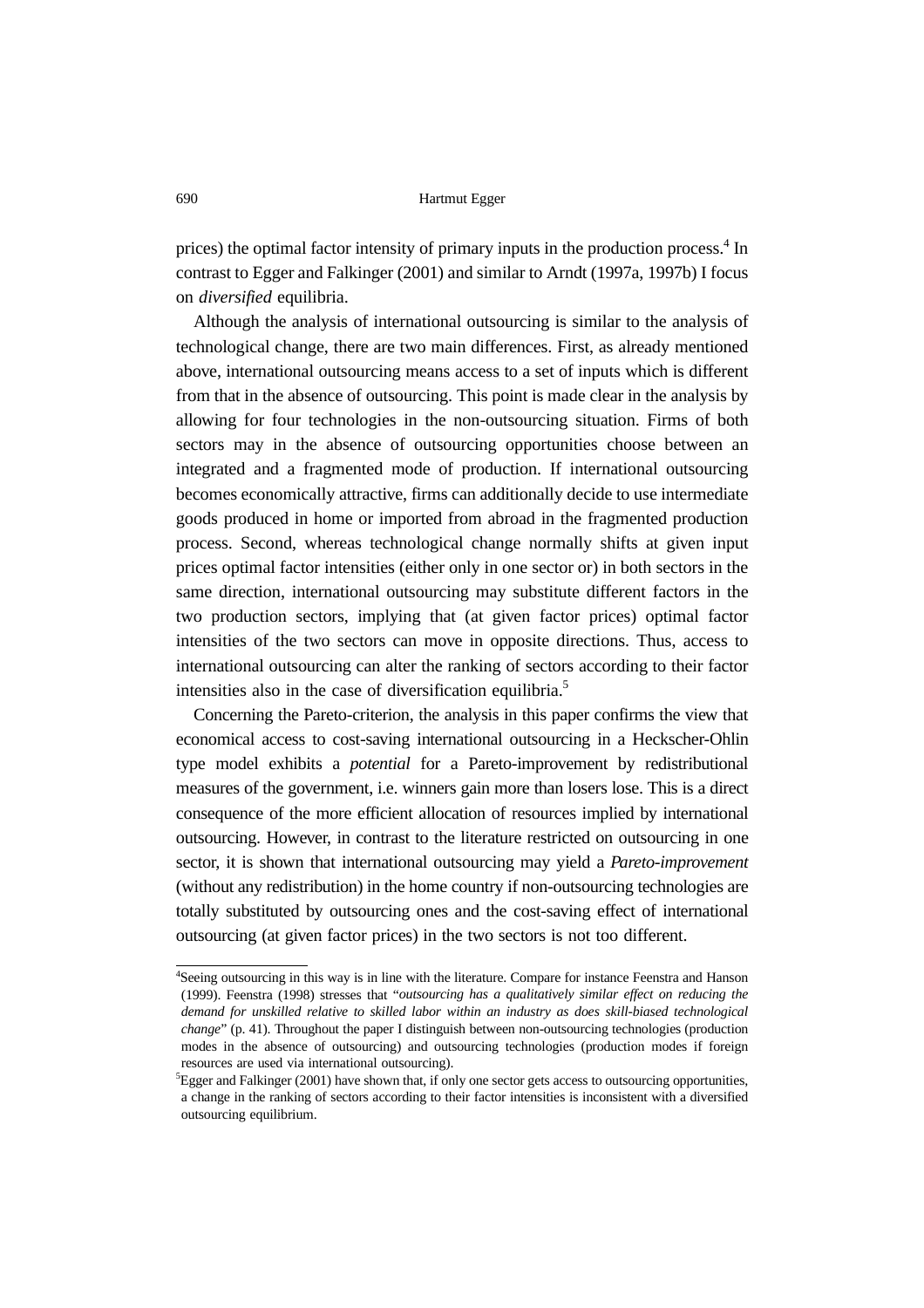Concerning the theoretical analysis and the graphical tools, I prefer the *dual* approach with a diagrammatic representation of unit isocost curves in the factor price space instead of the Lerner-Pearce diagram. This approach is motivated by Mussa (1979) who stated that this "*diagrammatic technique* (...) *is particularly useful in illustrating the properties of the two sector model which are essentially concerned with prices*" (p. 525).<sup>6</sup>

Section II characterizes the basic model. Section III determines the diversified non-outsourcing and outsourcing equilibria. Section IV identifies the distributional effects of international outsourcing and section V deals with the Pareto-criterion in the context of outsourcing. After some extensions in section VI, section VII summarizes the main findings.

## **II. Model Characterization**

Consider a small open economy in which production is diversified on two sectors, that produce output  $X<sup>1</sup>$  and  $X<sup>2</sup>$  by employing two primary factors K and *L*. All markets are perfectly competitive and primary factors are mobile across sectors but internationally immobile. The factor endowments of the economy are constant and given by  $\overline{K}$  and  $\overline{L}$ . I assume that firms in *both* sectors have technological access to an *integrated* and a *fragmented* mode of production and that *all* production functions are linearly homogenous with strictly increasing and strictly quasiconcave unit cost functions.

# **A. Non-Outsourcing Technologies**

Output in sector  $i = 1, 2$  is produced subject to technology

$$
X^i = F^i(K_i^f, L_i^f) \tag{1}
$$

if firms in sector *i* make use of the *integrated* production mode. If in contrast, the *fragmented* mode of production is in use the production of output  $X^i$  is subject to a production function of the form<sup>7</sup>

<sup>6</sup> Feenstra and Hanson (1999) used the *dual* approach in their discussion on the impact of technologies on factor prices. However, in the literature on international outsourcing in the Heckscher-Ohlin model the Lerner Pearce diagram is the standard graphical tool for analyzing the distributional consequences of a splitting up of the value added chain.

<sup>7</sup> Note that I do not distinguish between national outsourcing and fragmentation within firms. (Compare for a formal distinction Egger and Falkinger, 2001). Therefore, fragmented production can also be associated with national outsourcing (in contrast to international outsourcing discussed below).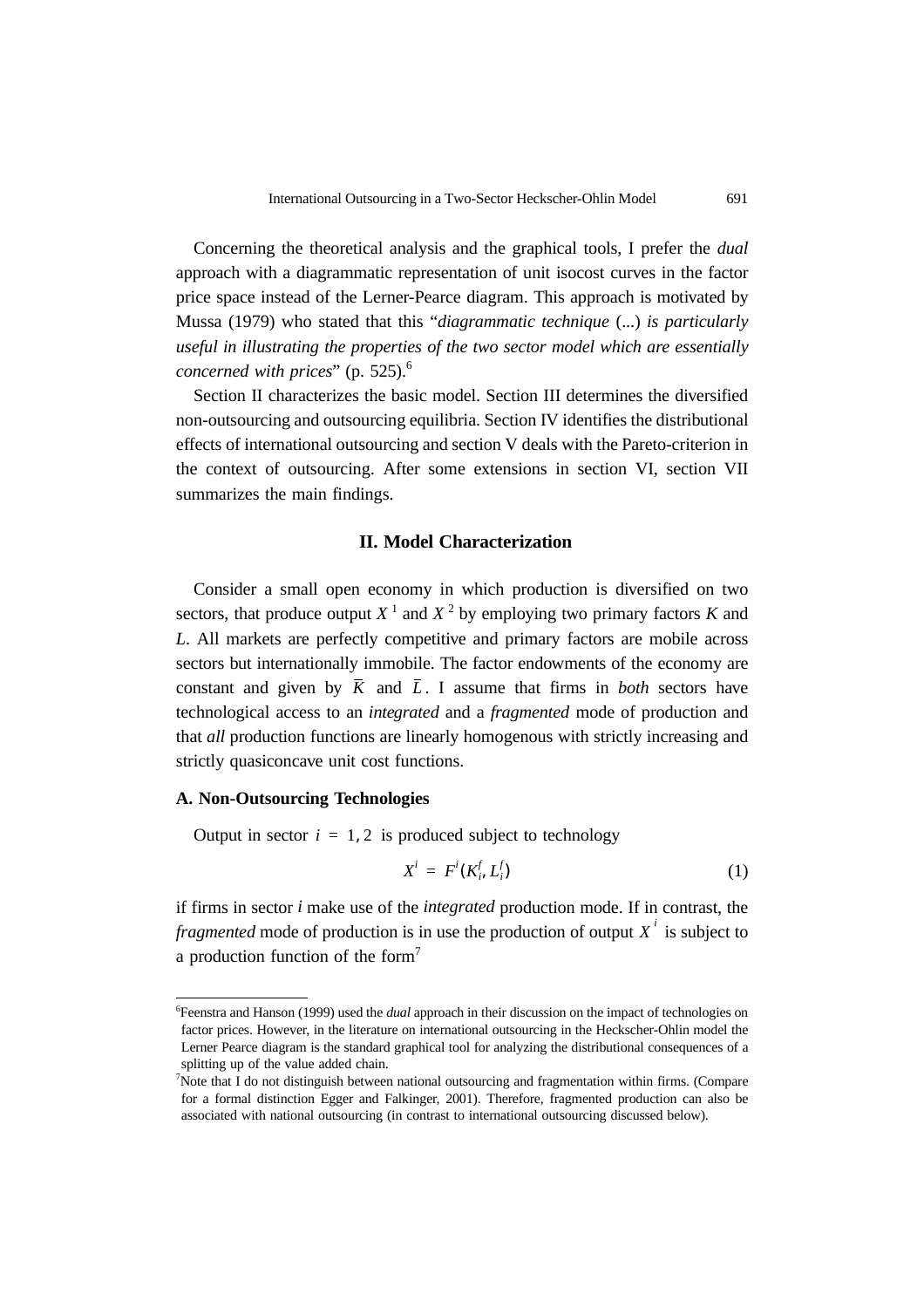$$
X^{i} = G^{i}(G_{i}^{1}(K_{i}^{g1}, L_{i}^{g1}), G_{i}^{2}(K_{i}^{g2}, L_{i}^{g2}))
$$
\n(2)

 $G_i^1$  and  $G_i^2$  are the amounts of two fragments entering the production of commodity  $X^i$ .  $G^i$  describes the assembling technology. Let

$$
c_i^f(w_K, w_L) \equiv w_K k_i^f(w_K, w_L) + w_L l_i^f(w_K, w_L)
$$
 (3)

be the minimal unit costs of production for firms in sector *i*, which produce in an integrated way, according to (1).  $k_i^f \equiv K_i^f / X^i$  and  $l_i^f \equiv L_i^f / X^i$  are cost-minimal input coefficients of the integrated production mode.  $w_K$  and  $w_L$  denote prices of the two factors *K* and *L*. Accordingly, let

$$
c_i^{\ s}(w_K, w_L) \equiv w_K k_i^s(w_K, w_L) + w_L l_i^s(w_K, w_L)
$$
 (4)

be the minimal unit costs of fragmented production in sector *i*. Thereby,  $k_i^g \equiv (K_i^{g1} + X_i^{g2})/X^i$  and  $l_i^g \equiv (L_i^{g1} + L_i^{g2})/X^i$  are cost-minimal input coefficients of the fragmented production mode.

#### **B. Outsourcing Technology**

To preclude that one industry leaves the home country altogether, I assume that the foreign economy has neither access to the technology for producing intermediate good  $G_i^1$ , nor access to assembling technology  $G^i$ ,  $i = 1, 2$ . The latter implies that final assembly remains at home.<sup>8</sup> According to  $(2)$ , the production of output  $X<sup>i</sup>$  is subject to the production function

$$
X^{i} = G^{i}(G_{i}^{1}(K_{i}^{\gamma}, L_{i}^{\gamma}), G_{i}^{*}(K_{i}^{*}, L_{i}^{*}))
$$
\n(5)

if firms totally substitute fragment  $G_i^2$  by the imported intermediate good  $G_i^*$ .<sup>9</sup>  $K_i^*$ and  $L_i^*$  denote foreign factors. Be aware that (5) allows for the possibility that the foreign country uses a technology different from  $G_i^2(\cdot)$  in the production of fragment  $G_i^*$ . Let

$$
c_i^{\gamma}(w_K, w_L, c_i^*) \equiv w_K k_i^{\gamma}(w_K, w_L, c_i^*)
$$
  
+ 
$$
w_L l_i^{\gamma}(w_K, w_L, c_i^*) + c_i^* g_i^*(w_K, w_L, c_i^*)
$$
 (6)

be the minimal unit cost function of outsourcing firms in sector *i*. Thereby,  $c_i^*$  are

<sup>8</sup> Compare for a similar assumption Kohler (2001a).

<sup>&</sup>lt;sup>9</sup>For simplicity, I assume that individual firms do not simultaneously use  $G_i^{\xi^2}$  and  $G_i$  in the (fragmented) production of commodity  $X'$ . Compare (2) and (5).  $G_i^{g2}$  and  $G_i^*$ *Xi*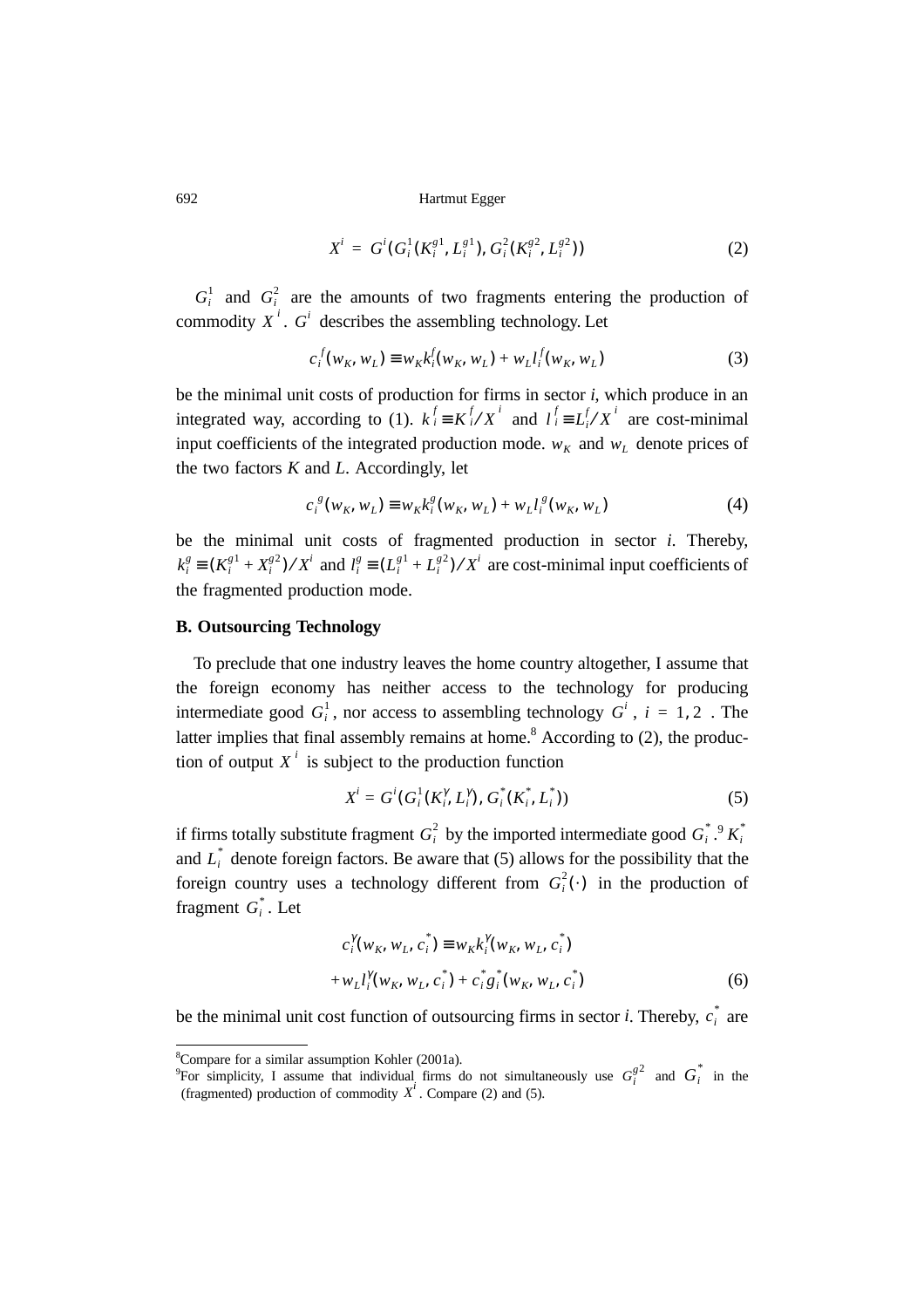the costs of an imported unit of intermediate good  $G_i^*$ .  $c_i^*$  depends on given foreign factor prices and any trade costs.  $k_i^{\gamma} \equiv K_i^{\gamma}/X^i$ ,  $l_i^{\gamma} \equiv L_i^{\gamma}/X^i$  and  $g_i^* \equiv G_i^* / X^i$ are the cost-minimal input coefficients for outsourcing firms active in sector *i*.

# **C. Factor Intensities**

Optimal intensities of (home-supplied) primary factors used in the integrated and fragmented production mode of sector  $i = 1, 2$  are given by

$$
\phi^{f}(w_{K}, w_{L}) \equiv \frac{k^{f}(w_{K}, w_{L})}{l^{f}(w_{K}, w_{L})}
$$
 and (7)

$$
\phi_i^g(w_K, w_L) \equiv \frac{k_i^g(w_K, w_L)}{l_i^g(w_K, w_L)}
$$
(8)

respectively, according to (3) and (4). Moreover, under international outsourcing, we obtain

$$
\phi_i^{\gamma}(w_K, w_L) \equiv \frac{k_i^{\gamma}(w_K, w_L, c_i^*)}{l_i^{\gamma}(w_K, w_L, c_i^*)}
$$
\n(9)

according to (6). Note that  $\phi_i^{\gamma}(\cdot)$  is independent of  $c_i^*$ , which is a direct consequence of the separability of  $G^i(\cdot)$ . In the following, I assume that the single crossing condition of unit isocost curves in the  $(w_K, w_L)$ -space holds, thereby refraining from any factor intensity reversals of primary inputs. Formally, this assumption can be characterized in the following way. Let

$$
K = \{ \phi_1^f(\cdot), \phi_2^f(\cdot), \phi_1^g(\cdot), \phi_2^g(\cdot), \phi_1^f(\cdot), \phi_2^f(\cdot) \}
$$

be the set of optimal factor intensities of primary inputs in sectors I and II for the different production modes, according (7)-(9). No factor intensity reversal means that for any pair  $\kappa(\cdot) \neq \kappa'(\cdot) \in K$  the following property holds: If  $\kappa(w_K, w_L) \geq$  $\kappa'(w_K, w_L)$ , for some  $w_K, w_L$  then  $\kappa(w_K', w_L') \geq \kappa'(w_K', w_L')$  for all other  $w_K', w_L'$ . In words the ranking of different modes of production according to their factor intensities is independent of changes in  $w_K$  and  $w_L$ .

### **III. Equilibria**

#### **A. The Non-Outsourcing Equilibrium**

Define for any given  $(w_K, w_L)$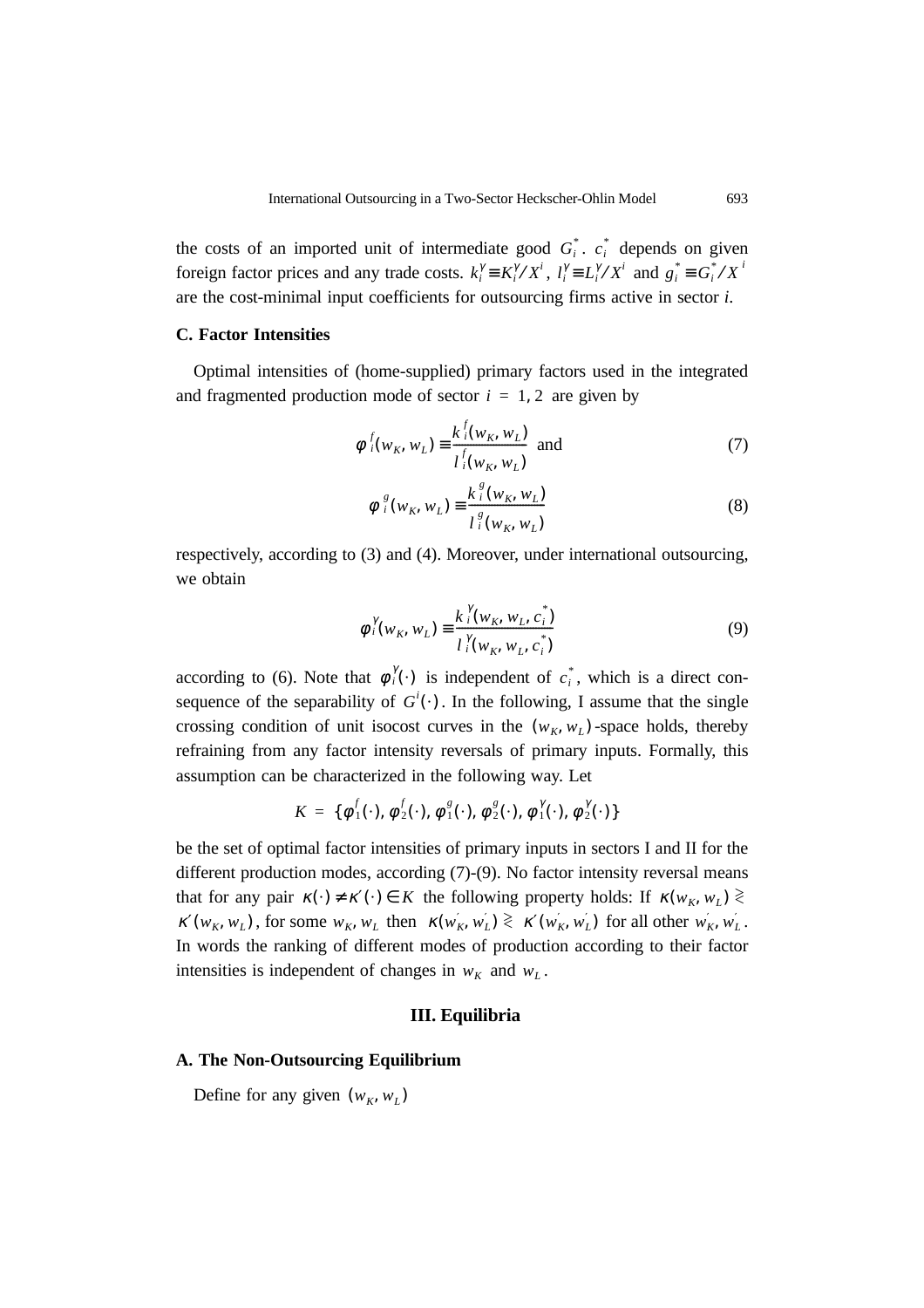$$
c_1^a(w_K, w_L) \equiv \min\{c_i^1(w_K, w_L), c_i^g(w_K, w_L)\}\
$$
 (10)

Then, factor prices in a diversified non-outsourcing equilibrium  $w_K^a$  and  $w_L^a$  are determined by the zero profit conditions

$$
c_1^a(w_K, w_L) = p^1 \quad \text{and} \tag{11}
$$

$$
c_2^a(w_K, w_L) = p^2.
$$
 (12)

Factor markets have to be cleared in equilibrium, i.e.  $\Sigma_i(K_i^J + K_i^g) = \overline{K}$  and , where  $K_i^g = K_i^{g_1} + K_i^{g_2}$  and  $L_i^g = L_i^{g_1} + L_i^{g_2}$  denote total employment of *K* and *L* in the fragmented production of sector *i*. Thereby,  $K_i^g = 0$  and  $L_i^g = 0$  if  $c_i^f(w_K^a, w_L^a) < c_i^g(w_K^a, w_L^a)$  and equivalently  $K_i^f = 0$  and  $L_i^f = 0$  if  $c_i^f((w_K^a, w_L^a) > c_i^g(w_K^a, w_L^a))$ . The full employment conditions determine equilibrium outputs. To make the analysis more tractable, from now on I assume  $c_i^f(w_K^a, w_L^a) \neq c_i^g(w_K^a, w_L^a)$ . Then, in the non-outsourcing equilibrium sector I is said to be the *K*-intensive one if  $\phi_1^a(w_K, w_L) > \phi_2^a(w_K, w_L)$ , with  $\phi_i^a$ ,  $i = 1, 2$  being defined as  $\Sigma_i (K_i^f + K_i^g) = \overline{K}$  $\Sigma_i(L_i^f + L_i^g) = \overline{L}$ , where  $K_i^g = K_i^{g1} + K_i^{g2}$  and  $L_i^g = L_i^{g1} + L_i^{g2}$ 

$$
\phi_i^a(w_K, w_L) \equiv \begin{cases} \phi_i^f(w_K, w_L) & \text{if } c_i^a(w_K^a, w_L^a) = c_i^f(w_K^a, w_L^a) \\ \phi_i^g(w_K, w_L) & \text{if } c_i^a(w_K^a, w_L^a) = c_i^g(w_K^a, w_L^a), \end{cases}
$$
(13)

**Figure 1.** The non-outsouring equilibrium

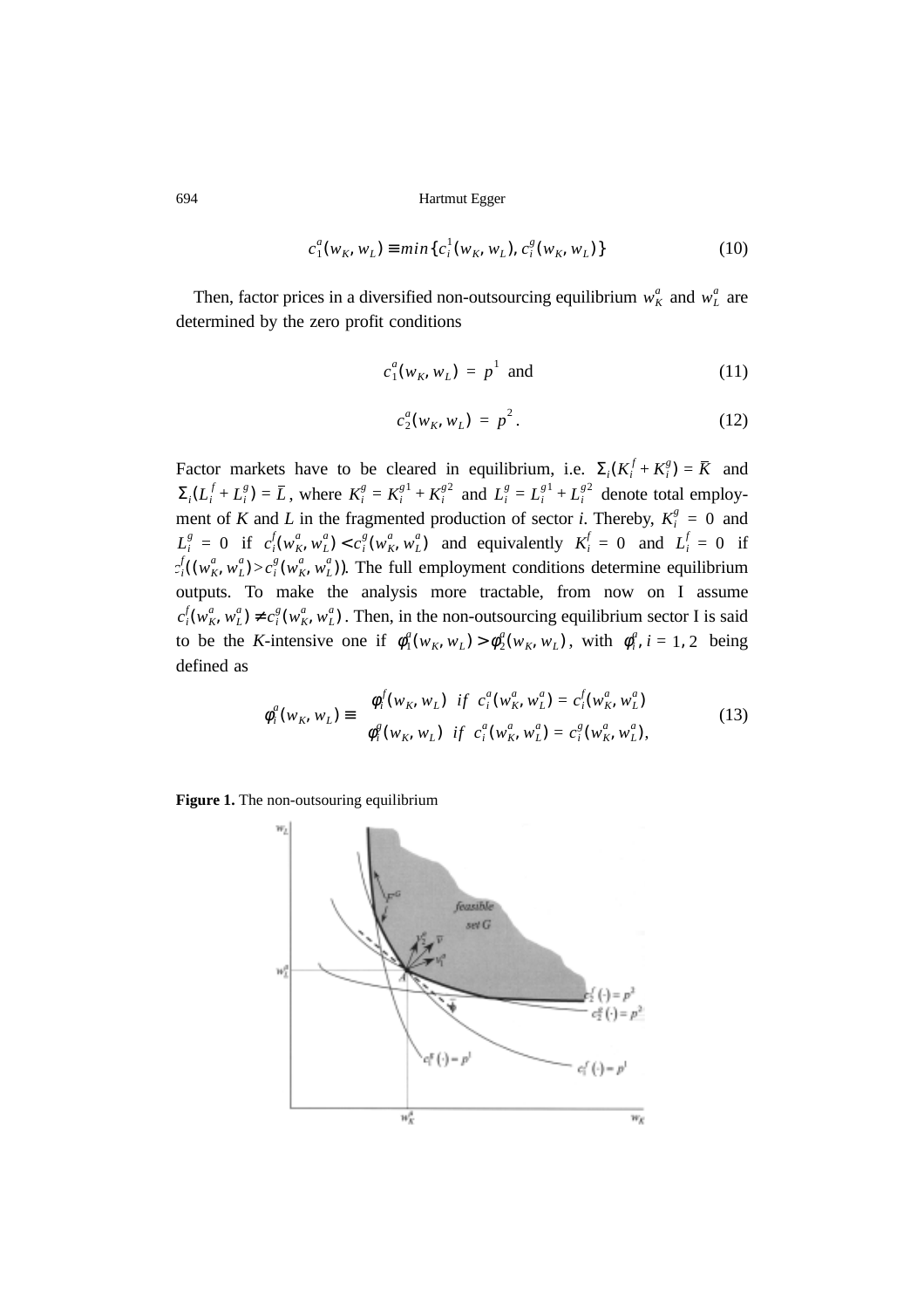according to  $(7)$ ,  $(8)$  and  $(10).^{10}$ 

The non-outsourcing equilibrium is represented by figure 1, where sector I is assumed to be the  $K$ -intensive one.<sup>11</sup> In figure 1 set  $G$  describes the *feasible set* and set  $F^G$  its lower frontier, which contains all possible equilibrium combinations.<sup>12</sup> Note that, according to figure 1, set *G* contains all combinations of factor prices that satisfy the constraints  $c_i^a(\cdot) \geq p^i$ ,  $i = 1, 2$ . A formal characterization of feasible set *G* and frontier  $F^G$  is given in the appendix.

Now, consider point *A* in figure 1.  $v_i^a$  denotes the vector which is at factor prices  $w_K^a$ ,  $w_L^a$  perpendicular to the unit cost contour  $c_i^a(w_K, w_L) = p^i$ ,  $i = 1, 2$ . Moreover,  $\overline{v}$  is the vector which is in point *A* perpendicular to line  $\phi$ , which indicates the relative factor endowment of home. Then, a diversified equilibrium is reached if *v* lies within the cone determined by  $v_1^a$  and  $v_2^a$  (*factor market clearing condition*).

It is apparent from figure 1 that the output *pattern* is determined by commodity prices, the production technologies and the factor endowments of the economy. To see this, remember that all possible equilibrium factor price combinations are elements of *frontier*  $F^G$ . Then, according to figure 1, the economy could be completely specialized on integrated production in sector I if it were more *K* abundant, so that the steeper line  $\phi$  would be tangent to frontier  $F^G$  at a point above A.

# **B. The Outsourcing Equilibrium**

If factor prices are not equalized by final goods trade, a decline in trade costs for intermediate goods<sup>13</sup>, i.e. a decline in  $c_i^*$ , may imply an incentive for firms to exploit international factor price differences by outsourcing part of the value added chain to abroad. Thus, firms in sector *i* have at given non-outsourcing equilibrium factor prices  $w_K^a$ ,  $w_L^a$  *economical* access to international outsourcing if  $c_i^{\gamma}(w_K^a, w_L^a, c_i^*) \leq$  $c_i^a(w_k^a, w_L^a)$ , according to (3), (4), (6) and (10). Moreover, firms in sector *i* have access to *cost-saving* international outsourcing if

$$
c_i^{\gamma}(w_K^a, w_L^a, c_i^*) < c_i^a(w_K^a, w_L^a)
$$
 (14)

<sup>&</sup>lt;sup>10</sup>Remember,  $c_j^I(w_K^a, w_L^a) \neq c_i^g(w_K^a, w_L^a)$  from above.  $c_i^f(w_K^a, w_L^a) \neq c_i^g(w_K^a, w_L^a)$ 

<sup>&</sup>lt;sup>11</sup>Noteworthy, in figure 1 the ranking of technologies according to their factor intensities  $\phi_1^g(\cdot)$  is arbitrarily chosen. Sector I produces *K*-intensive in the non-outsourcing equilibrium, since  $\phi_1'(w_K^u, w_I^u) > \phi_2^s(w_K^u, w_I^u)$ .  $\phi_1^{\,g}(\cdot)$  $\phi_1^f(\cdot) > \phi_2^g(\cdot) > \phi_2^g(\cdot)$  $\phi_1^f(w_K^a, w_L^a) > \phi_2^g(w_K^a, w_L^a)$ 

<sup>&</sup>lt;sup>12</sup>Compare Dixit and Norman (1980) and Wong (1995) for a discussion.

<sup>&</sup>lt;sup>13</sup>Besides declining tariffs and legal non-tariff barriers Jones (2000) and Jones and Kierzkowski (1990, 2001) point out that declining costs for *service links*, which are required for coordination and communication activities, are of special relevance for explaining the increase in international outsourcing.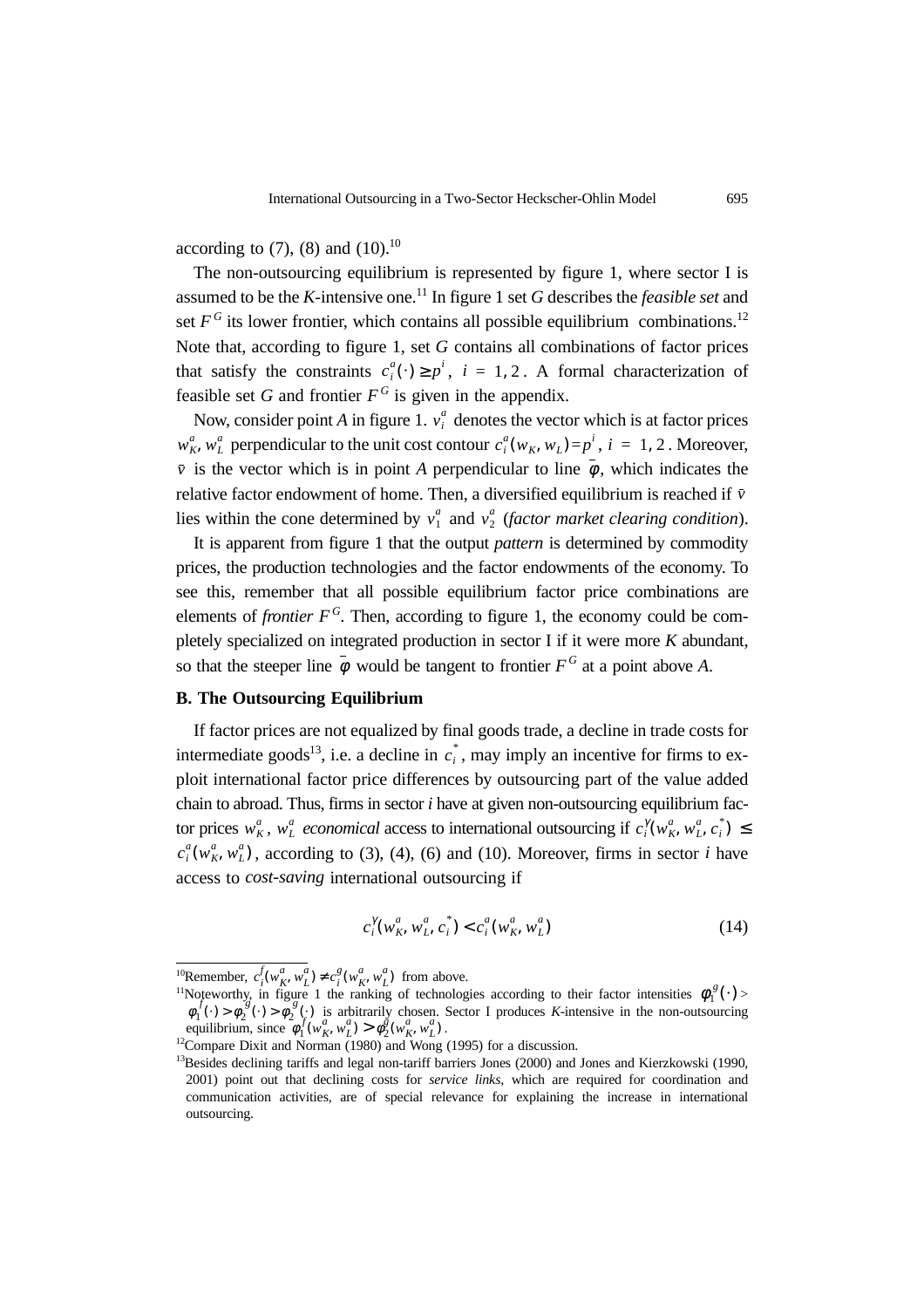with  $c_i^a(w_k^a, w_L^a) = p^i$ , according to (11) and (12). Since it is straight forward that economical access does not change factor prices if international outsourcing is not cost-saving, i.e. if  $c_i^{\gamma}(w_K^a, w_L^a, c_i^*) = c_i^a(w_K^a, w_L^a)$ , I do ignore this case in the following analysis.

Let  $\beta^i$ , *i* = 1, 2, be implicitly defined by

$$
c_i^{\gamma}(\beta^i w_K^a, \beta^i w_L^a, c_i^*) = c_i^a(w_K^a, w_L^a).
$$
 (15)

Then, according to (14), a cost-saving effect of international outsourcing in sector *i* at non-outsourcing equilibrium factor prices  $w_K^a$ ,  $w_L^a$ , arises if and only if  $\beta$ <sup>*i*</sup> > 1. Firms in both sectors have at given  $w_k^a$ ,  $w_L^a$ , simultaneously access to costsaving international outsourcing, if  $\beta > 1$ , with  $\beta \equiv min(\beta^1, \beta^2)$ . Finally, the costsaving effect is higher in sector I if  $\beta^1 > \beta^2$  and it is more pronounced in sector II if  $\beta^1 < \beta^2$ . With respect to its impact on factor intensities, international outsourcing is said to substitute factor *L*, if  $\phi_i^{\gamma}(w_k^a, w_L^a, c_L^*) > \phi_i^a(w_k^a, w_L^a)$  and to substitute factor *K* if  $\phi_i^{\gamma}(w_K^a, w_L^a) > \phi_i^a(w_K^a, w_L^a)$ . Finally, international outsourcing is neutral if  $\phi_i^{\gamma}(w_k^a, w_L^a) = \phi_i^a(w_k^a, w_L^a)$ . Compare the definition of  $\phi_i^a(\cdot)$  and  $\phi_i^{\gamma}(\cdot)$ , according to  $(7)-(9)$  and  $(13)$ .

Define for any given  $(w_K, w_L)$ 

$$
c_i^b(w_K, w_L, c_i^*) \equiv \min\{c_i^a(w_K, w_L), c_i^{\gamma}(w_K, w_L, c_i^*)\},\tag{16}
$$

**Figure 2.** An outsourcing equilibrium, with  $\phi_1^{\gamma}(\cdot) > \bar{\phi} > \phi_2^{\gamma}(\cdot)$ 

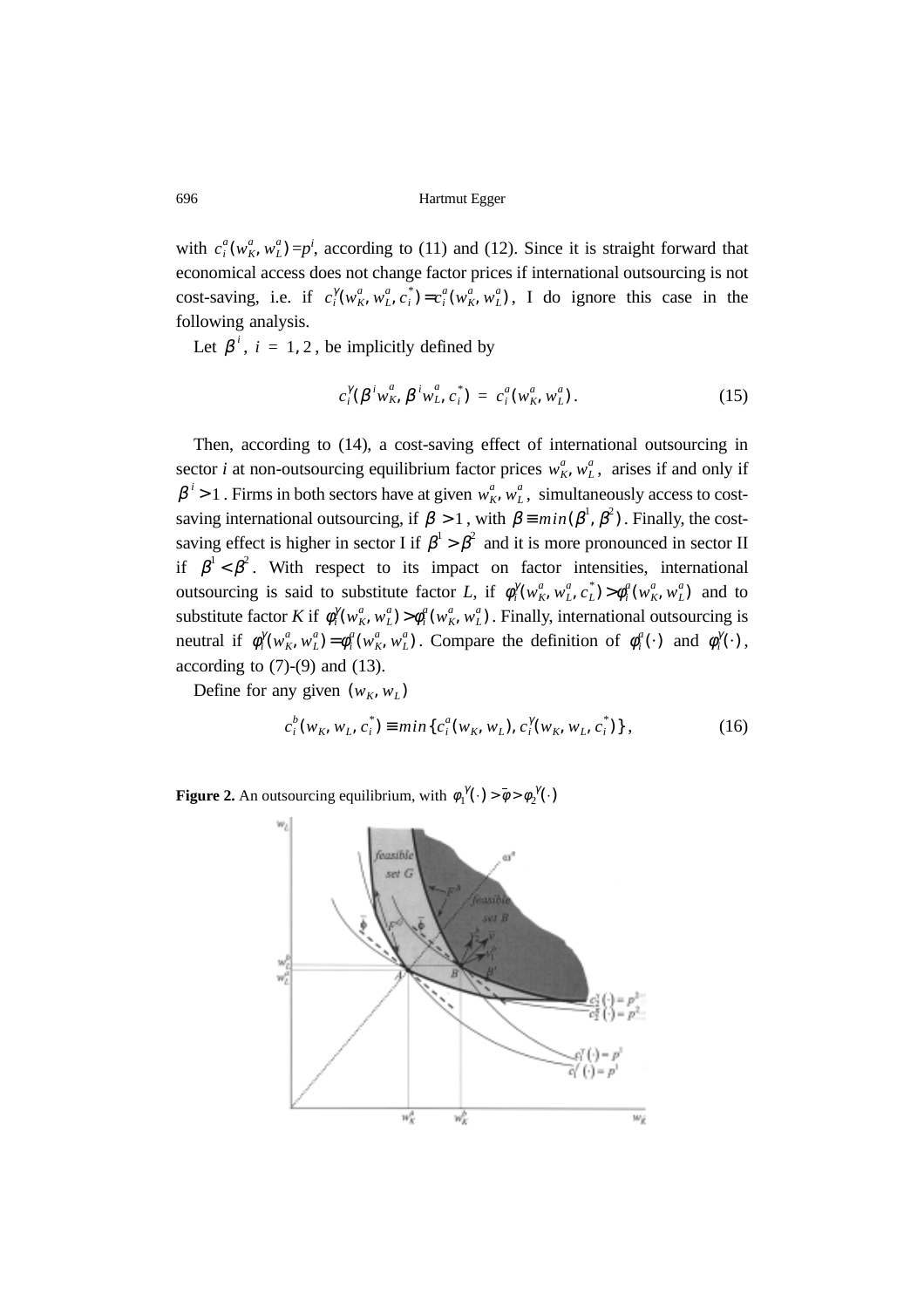according to (6) and (10). Then, factor prices in the diversified outsourcing equilibrium  $w_K^b$ ,  $w_L^b$  are determined by the zero profit conditions

$$
c_1^b(w_K, w_L, c_1^*) = p^1 \text{ and } (17)
$$

$$
c_2^b(w_K, w_L, c_2^*) = p^2.
$$
 (18)

Of course, factor markets have to be cleared in equilibrium. It is apparent from the discussion following figure 1 that the output *pattern* in the outsourcing equilibrium is determined by commodity prices  $p^i$ , the production technologies and the factor endowments of the economy. Similar to the discussion of the nonoutsourcing equilibrium it is possible to define a feasible set *B*, which contains all  $(w_K, w_L)$  combinations that satisfy the constraints  $c_i^b(\cdot) \geq p^i$ ,  $i = 1, 2$ . Then, the lower frontier  $F^B$  of set *B* contains all possible  $(w_K, w_L)$  combinations in the outsourcing equilibrium. It is worth noting that  $B \subset G$  is a direct consequence of  $\beta$  > 1. Compare figure 2. A formal characterization of *B* and  $F^B$  is given in the appendix.

#### **IV. The Distributional Effects of International Outsourcing**

To refrain from (uninteresting) border line cases, in the following I assume that  $\phi_1^a(w_K, w_L) \neq \phi_2^a(w_K, w_L)$  and  $\phi_1^{\gamma}(w_K, w_L) \neq \phi_2^{\gamma}(w_K, w_L)$ . Then, the impact of international outsourcing on relative factor returns can be summarized in the following way.

**Theorem 1**. *Assume that economical access to international outsourcing comprises at nonoutsourcing equilibrium factor prices*  $w_K^a$ ,  $w_L^a$  *a cost-saving effect in both sectors. Then, under diversification the following holds:*

*(i) If both sectors are engaged in international outsourcing and the cost-saving effect of outsourcing is highest in sector i, the relative return increases in favor of the factor intensively used in sector i in the outsourcing equilibrium.*

*(ii) If only one sector employs the outsourcing technology in equilibrium, the relative return increases in favor of the factor intensively used in the outsourcing sector.*

**Proof.** See the appendix.

Figure 2 represents a situation where international outsourcing decreases costs in the *K*-intensive production of sector I relative to the costs of *L*-intensive production in sector II. Outsourcing substitutes factor *L* in both sectors, i.e.  $\phi_1^{\gamma}(\cdot) > \phi_1^{\alpha}(\cdot)$  and  $\phi_2^{\gamma}(\cdot) > \phi_2^{\alpha}(\cdot)$ .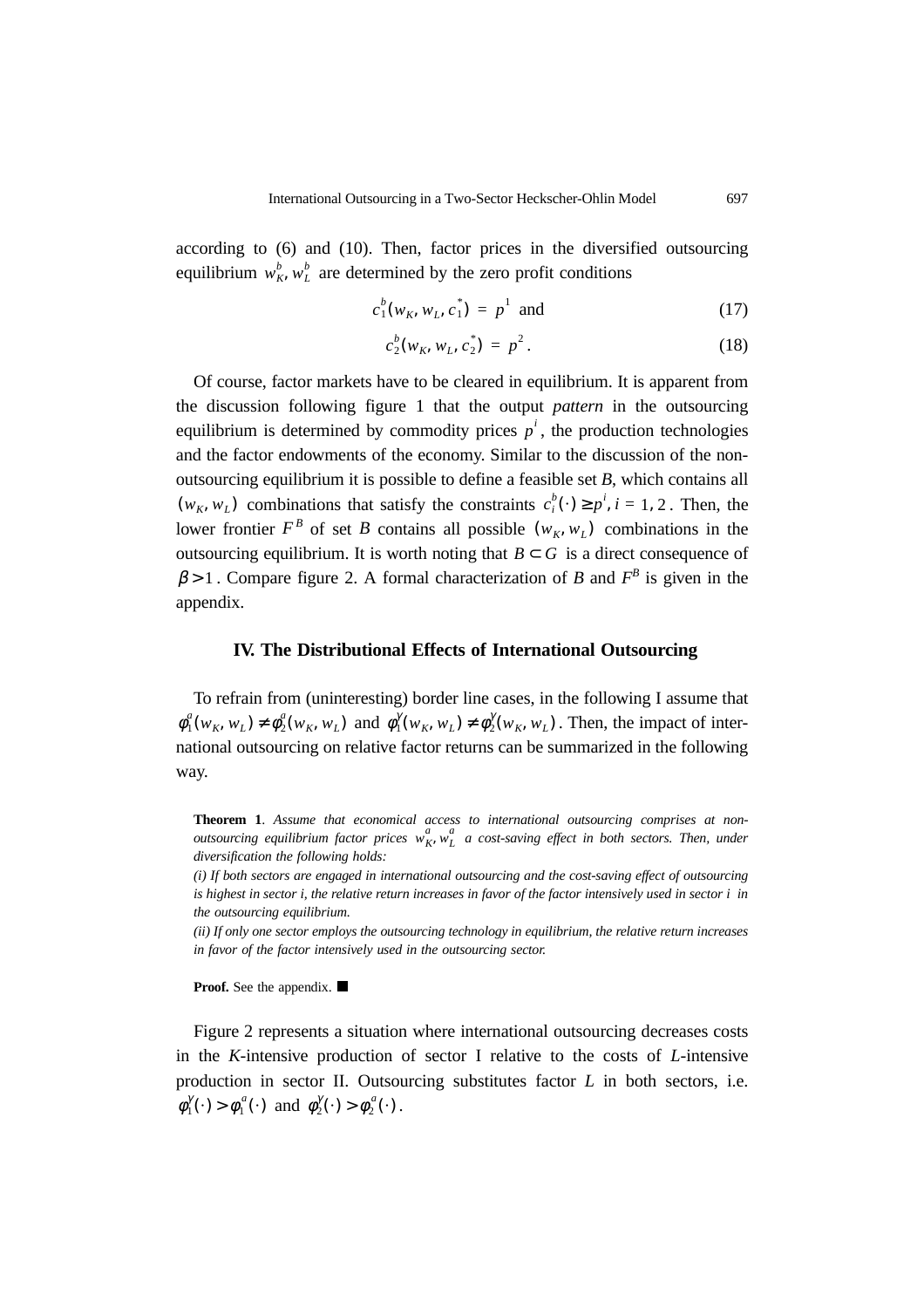It is obvious from figure 2 that the relative cost saving effect of international outsourcing at non-outsourcing equilibrium factor prices  $w_K^a, w_L^a$  is neutral, i.e.  $\beta_1 = \beta_2 > 1$ , if the intersection point of the two unit isocost curves associated with international outsourcing lies on the dotted  $\omega^a$ -line in figure 2, where  $\omega^a \equiv w_K^a / w_L^a$ is used. But, if the cost-saving effect in sector I is higher than the cost-saving effect in sector II, i.e. if  $\beta_1 > \beta_2 > 1$ , the unit isocost curve of sector 1 shifts more than that of sector II yielding an intersection point below the  $\omega^a$ -line in the case of  $\phi_1^{\gamma}(\cdot) > \phi_2^{\gamma}(\cdot)$ . This is drawn in figure 2. Moreover, be aware that the economy will end up on  $F^B$  (the lower frontier of feasible set *B*) in the outsourcing equilibrium. Formally,  $(w_K^b, w_L^b) \in F^B$ . Then, for a given frontier  $F^B$ , the outsourc-ing equilibrium is determined by the relative endowment of the economy. Since vector  $\bar{v}$ , which is in point *B* perpendicular to the line indicating the relative factor endowment of the economy  $\bar{\phi}$ , lies within the cone determined by  $v_1^b$  and  $v_2^b$ , point *B* describes the outsourcing equilibrium.<sup>14</sup> (In point *B* both sectors make use of the outsourcing technologies only.) The output pattern in the outsourcing equilibrium is (as in the non-outsourcing equilibrium) determined by commodity prices, the production technologies and the factor endowments of the economy. In the outsourcing equilibrium the economy could be completely specialized on the out-

**Figure 3.** An outsourcing equilibrium, with  $\phi_1^{\gamma}(\cdot) < \phi < \phi_2^{\gamma}(\cdot)$ 



 $14v_i^b$  denotes the vector which is at factor prices  $w_i^b, w_i^b$  perpendicular to frontier , *i*=1,2.  $v_i^{\prime}$ *b*  $w_K^b$ ,  $w_L^b$ *ci*  $b_i^b(w_K, w_L, c_i^*) = p^i$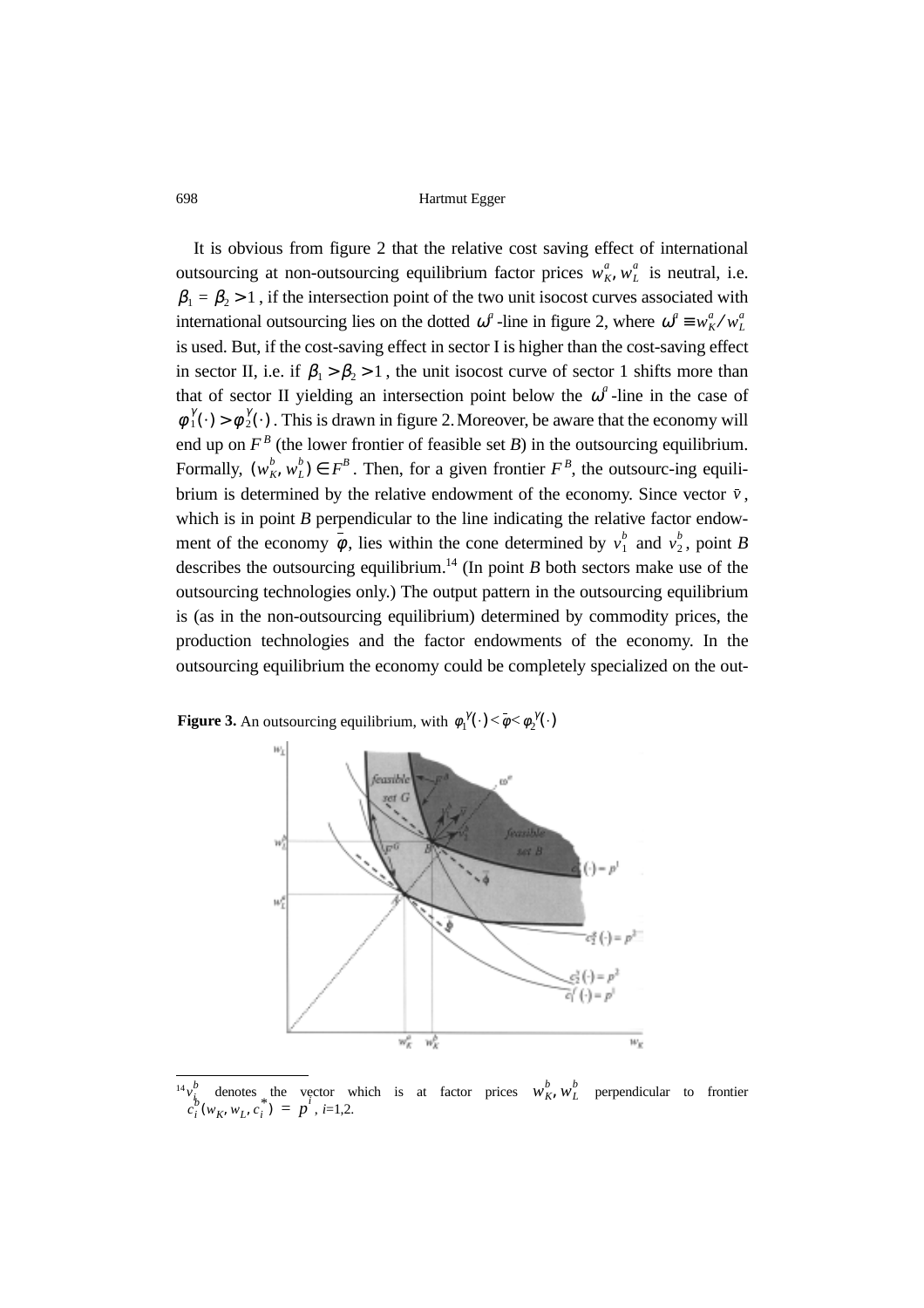

**Figure 4.** An outsourcing equilibrium, with  $\phi_1^{\gamma}(\cdot) > \bar{\phi} > \phi_2^{\gamma}(\cdot)$ 

sourcing production in sector I if the economy were more *K*-abundant, so that the steeper line  $\phi$  would be tangent to frontier  $F^B$  at a above point *B*. However, the economy could as well be specialized on the outsourcing technology in sector II, if the outsourcing technology in sector II were more *K*-intensive, so that line  $\phi$ would be tangent to  $F^B$  at a point below point *B*. This immediately shows that the factor contents of the outsourced components matter for the output pattern of the economy.

However, according to figure 2, one may think that at least under diversification it is *solely* the sector bias which matters for international outsourcing. But, this conclusion is not valid. In figure 3 both sectors make use of international outsourcing in equilibrium. Moreover,  $\phi_1^a(w_K, w_L) > \phi_2^a(w_K, w_L)$  and  $\phi_1^{\gamma}(w_K, w_L) <$  $\phi_2^{\gamma}(w_K, w_L)$  hold, so that the ranking of sectors according to their factor intensities is affected by international outsourcing.<sup>15</sup>

Although it is again the *K*-intensive sector I in which at non-outsourcing equilibrium factor prices  $w_K^a$ ,  $w_L^a$  the cost-saving effect of international outsourcing is most pronounced, it is factor *L* which gains relative to factor *K* from access to international outsourcing. The reason is that although the production in sector I is *K*-intensive in the non-outsourcing equilibrium it turns out to be *L*-intensive in the outsourcing equilibrium. It is the ranking of sectors according to their factor

<sup>15</sup>Note that in figure 3 outsourcing substitutes factor *K* in sector I and factor *L* sector II.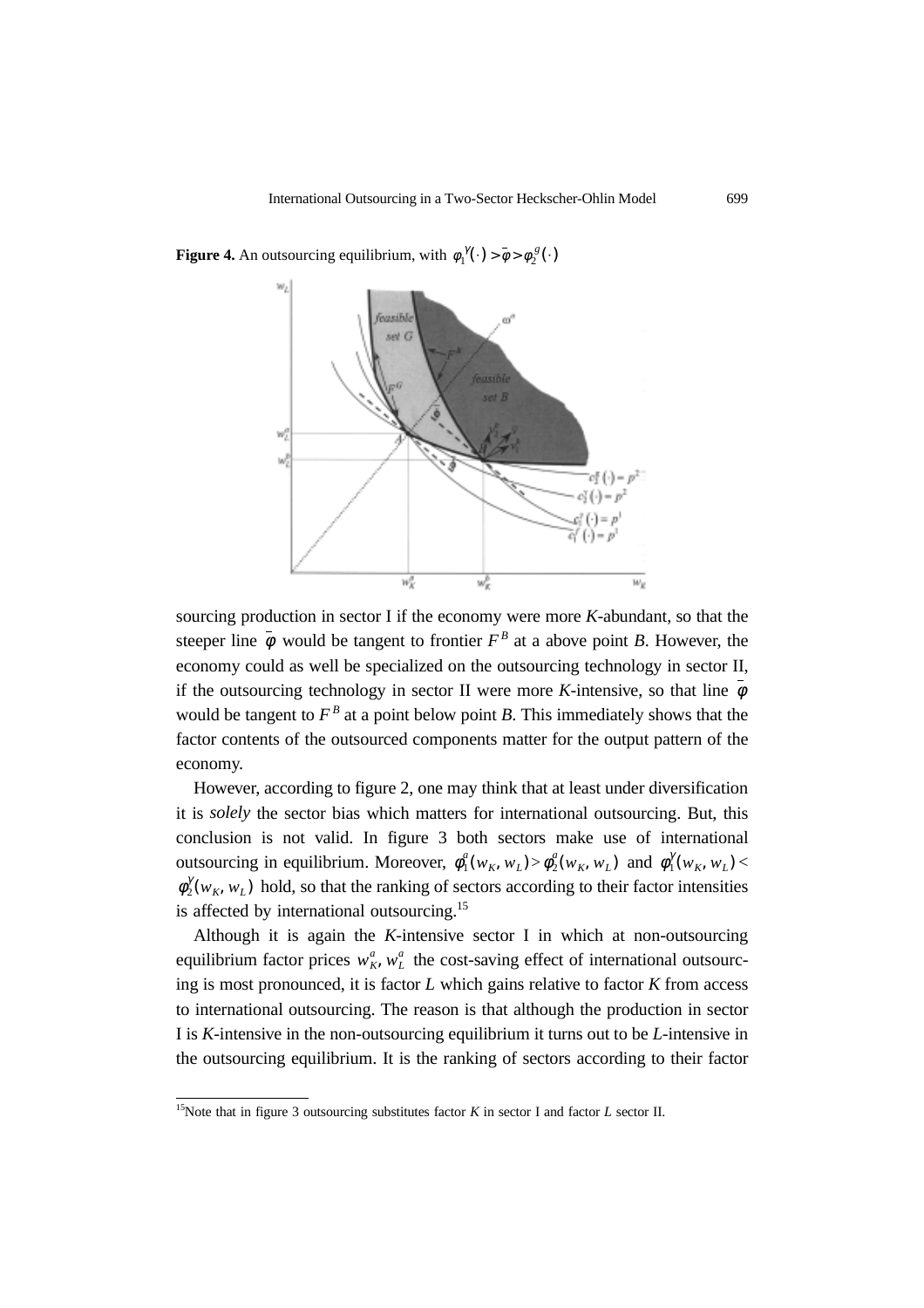

**Figure 5.** An outsourcing equilibrium, with  $\beta_1 > \beta_2$  and  $\phi_2^{\gamma}(\cdot) > \bar{\phi} > \phi_1^{\gamma}(\cdot)$ 

intensities in the outsourcing (and not in the non-outsourcing) equilibrium which matters for the distributional effects of international outsourcing. Thus, the factor contents of the outsourced components are relevant for the distributional effects of international outsourcing.

Due to the cost-saving effect, i.e.  $\beta > 1$ , it is apparent that at least one sector is engaged in international outsourcing in the outsourcing equilibrium. However, non-outsourcing technologies are not necessarily substituted by outsourcing techniques in both sectors in equilibrium. Figure 4 draws a case in which sector II does not make use of international outsourcing in the outsourcing equilibrium despite the cost-saving effect of international outsourcing in sector II at non-outsourcing equilibrium factor prices  $w_K^a$ ,  $w_L^a$ .

Finally, in figures 2-4 it is the factor intensively used in sector I (in the outsourcing equilibrium) that gains relative to the other factor and it is sector I in which the cost-saving effect of international outsourcing at non-outsourcing equilibrium factor prices is highest.

This is not necessarily the case if only one sector makes use of the outsourcing technology in equilibrium. To see this consider figure 5 where outsourcing substitutes factor *L* in both sectors and the cost-saving effect of inter-national outsourcing is highest in sector I. However, it is *only* the production of sector II which makes use of international outsourcing in equilibrium, whereas in sector I both intermediate inputs of the fragmented production are produced in home.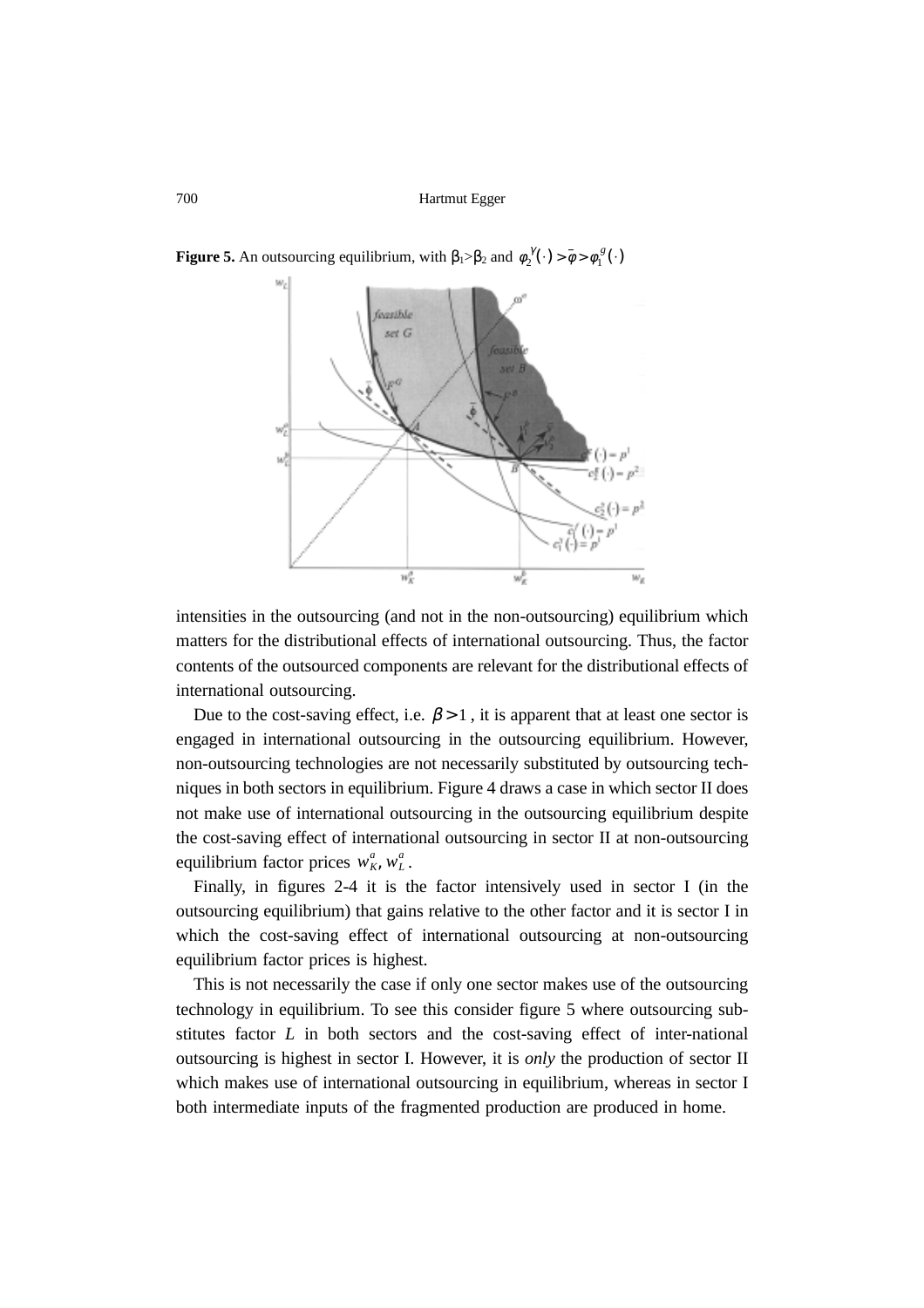Since sector II turns out to be the *K*-intensive one in the outsourcing equilibrium, i.e.  $\phi_2^{\gamma}(w_K^b, w_L^b) > \phi_1^g(w_K^b, w_L^b)$ , it is factor K which gains relative to factor *L* from the cost-saving access to international outsourcing.

#### **V. Can Outsourcing have a Pareto-improving Impact on Factor Prices?**

So far the analysis has focused on the question of how cost-saving access to international outsourcing affects *relative* factor rewards. This section confronts the issue of international outsourcing with the Pareto-criterion. The main findings are summarized in theorem 2.

**Theorem 2.** *Assume that economical access to international outsourcing comprises at nonoutsourcing equilibrium factor prices*  $w_K^a$ ,  $w_L^a$  *a cost-saving effect in both sectors. Then, under diversification (i) at least one factor gains and (ii) a Pareto-improvement may arise.*

**Proof.** See the appendix.

**Corollary 1** *A Pareto-improvement of international outsourcing is only possible if outsourcing technologies totally substitute the integrated and fragmented production mode, as described by (1) and (2), in equilibrium.*

**Proof.** Directly follows from the properties of frontier  $F^G$ .

Part (*i*) of theorem 2 is a direct consequence of the cost-saving effect of international outsourcing, i.e. of  $\beta > 1$ . Since international outsourcing means that resources are more efficiently allocated, there is a *potential* for a Paretoimprovement in the sense that winners are able to compensate losers via lump-sum transfers. Thus, at least one factor gains from international outsourcing.

Moreover, a Pareto-improving impact of international outsourcing (without redistributional measures) may arise. Consider first that all firms in both sectors are engaged in international outsourcing in equilibrium, i.e. technologies *f* and *g* are totally substituted by the outsourcing production mode. In figures 2 and 3 both factors gain from an access to cost-saving international outsourcing. However, it is clear from figure 2 that a Pareto-improving factor price effect can only arise if the cost-saving effect of international outsourcing in the two sectors is not too different.<sup>16</sup> If the cost-saving effect of international outsourcing in sector I is such

<sup>&</sup>lt;sup>16</sup>It can easily be seen that the new equilibrium lies on the  $\omega^a$ -line to the right and above of point *A* in figure 2, if the cost-saving effect is of equal size in both sectors and technologies *f* and *g* are totally substituted by the outsourcing production mode in the diversified outsourcing equilibrium. This guarantees a Pareto-improvement.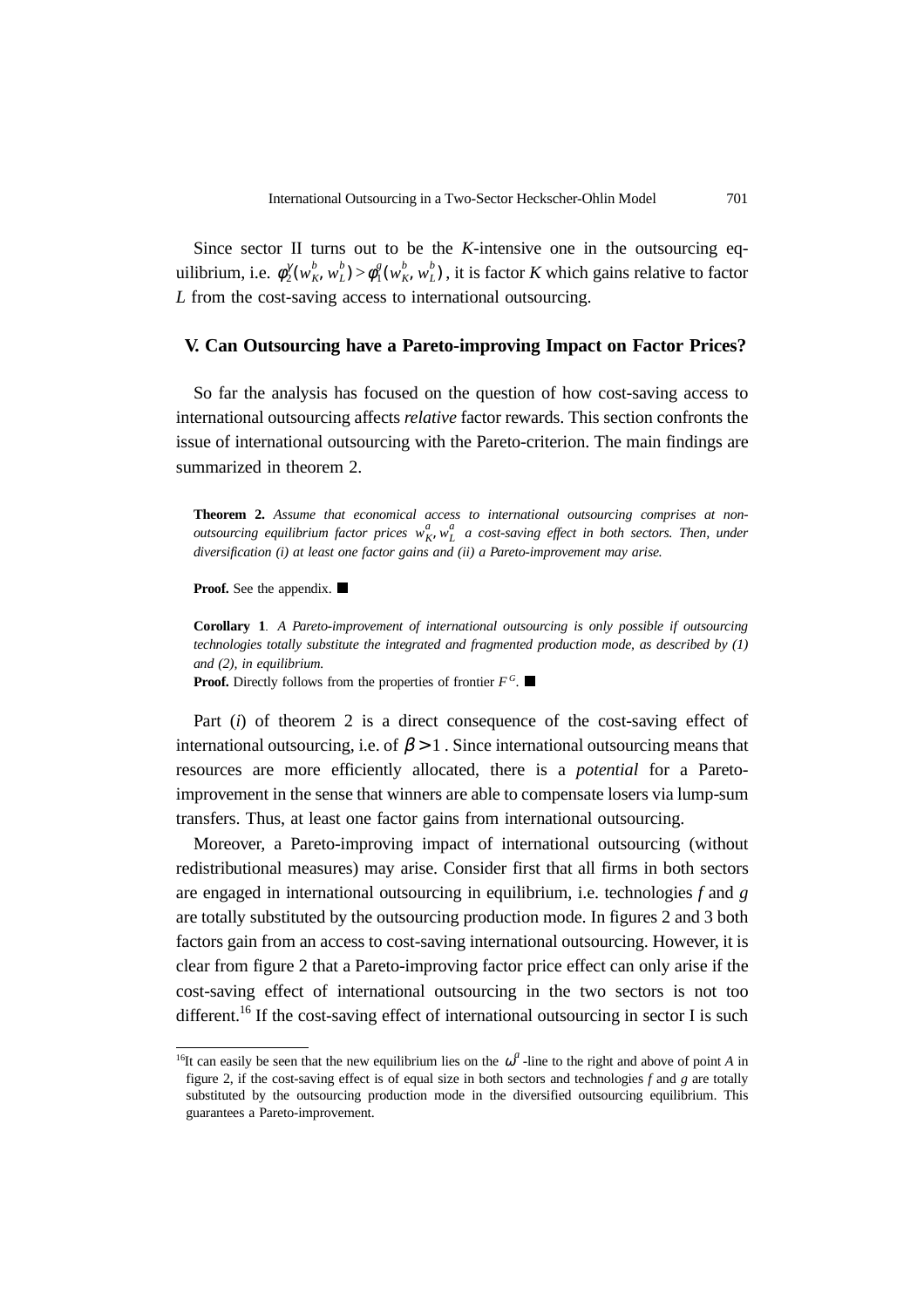

that point  $B'$  instead of  $B$  describes the diversified outsourcing equilibrium in figure 2, the return to factor *L* declines although both sectors are engaged in international outsourcing in equilibrium.

Finally, it is apparent from figures 4 and 5 that a Pareto-improving factor price effect of international outsourcing is not possible as long as either integrated technology *f* or fragmented technology *g* determined by (1) or (2), respectively, survive in one sector. In figure  $4$  point  $B$  indicates an outsourcing equilibrium in which the fragmented technology without international outsourcing survives in sector II. In equilibrium point *B*  $w_K^b > w_K^a$  and  $w_L^b < w_L^a$  hold, implying that factor *L* loses from international outsourcing.<sup>17</sup>

# **VI. Extensions**

So far I have analyzed the impact of international outsourcing on factor prices if firms in both sectors have economical access to cost-saving international

<sup>&</sup>lt;sup>17</sup>Noteworthy, the result that one factor loses if a non-outsourcing technology is in use in the outsourcing equilibrium is a direct consequence of the fact that in the  $(W_K, W_L)$ -space  $F^G$  is strictly falling and convex.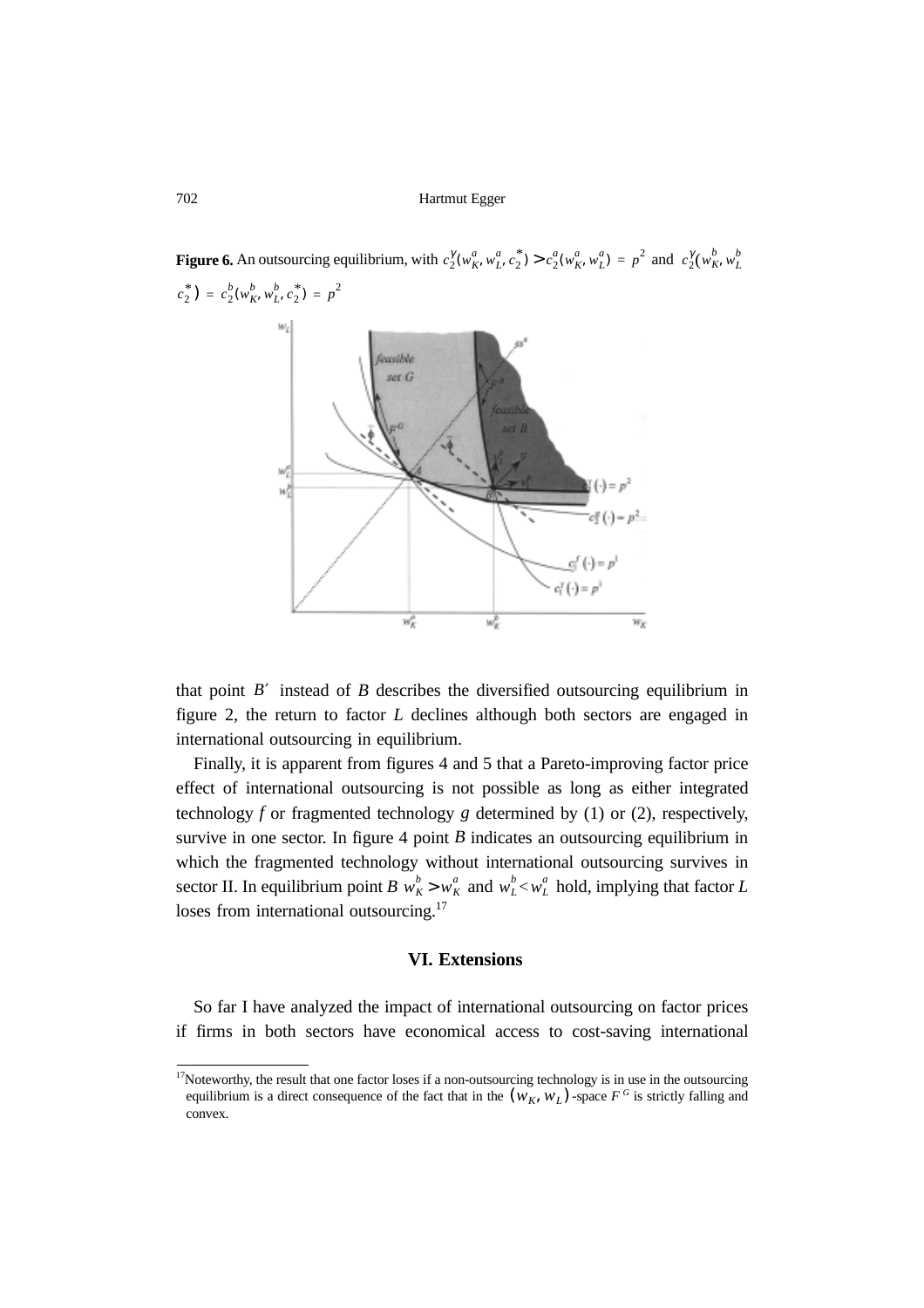outsourcing at non-outsourcing equilibrium factor prices  $w_K^a$ ,  $w_L^a$ . Thereby, it has been shown that economical access to cost-saving international outsourcing of firms in both sectors does not necessarily mean that firms in both sectors are actually engaged in outsourcing activities in equilibrium. Compare equilibrium outcome point  $B$  in figure 4. Moreover, to be used in equilibrium the outsourcing production mode has not to be cost-saving at  $w_K^a$ ,  $w_L^a$  in both sectors. This is shown in figure 6, where fragmented production in the *L*-intensive sector II exhibits lower unit costs at factor prices  $w_K^a$ ,  $w_L^a$  than the outsourcing production mode, i.e.  $c_2^{\gamma}(w_K^a, w_L^a, c_2^*) > c_2^a(w_K^a, w_L^a) = p^2$ . In contrast, firms in sector I have at  $w_k^a$ ,  $w_L^a$  economical access to cost-saving international outsourcing since  $c_1^{\gamma}(w_K^a, w_L^a, c_1^*) < c_1^a(w_K^a, w_L^a) = p^1$  holds. Then, the adjustment of factor prices induced by outsourcing in sector I may cause a cost-saving advantage of the outsourcing production mode also in sector II, so that both sectors may be engaged in outsourcing activities in equilibrium. In figure 6 factor prices in the outsourcing equilibrium are given by  $w_K^b$ ,  $w_L^b$  with  $c_i^{\gamma}(w_K^b, w_L^b, c_i^*) = c_i^b(w_K^b, w_L^b, c_i^*)$  and  $c_i^{\gamma}(w_k^b, w_L^b, c_i^*) = p^i$  for  $i = 1, 2$ . According to theorem 1, the factor intensively used in sector I in the outsourcing equilibrium gains relative to the other factor.

However, in this case a Pareto-improvement is not possible. To see this, note that a Pareto-improvement implies  $w_K^b \geq w_K^a$  and  $w_L^b \geq w_L^a$  where at least one inequality holds strictly. But this cannot be an equilibrium outcome if  $c_2^{\gamma}(w_k^a, w_L^a, c_2^*) > c_2^a(w_k^a, w_L^a) = p^2$  since unit isocost functions are strictly increasing in factor prices. Assuming that international outsourcing in sector II is economically attractive but not cost-saving, i.e. assuming that  $c_2^{\gamma}(w_K^a, w_L^a, c_i^*)$  =  $c_2^a(w_k^a, w_L^a)$ , does not alter these results.

Finally, one may consider that only one sector has *technological* access to international outsourcing. This is the case most prominently discussed in the literature<sup>18</sup> and may be seen as special case of the more comprehensive analysis in this paper. As long as the focus lies on diversification equilibria the impact of international outsourcing on relative factor rewards is represented by part (*ii*) of theorem 1. According to theorem 2, a Pareto-improvement in the case of a diversified outsourcing equilibrium is not possible if only one sector has access to international outsourcing.

<sup>18</sup>Compare among others Arndt (1997, 1999), Deardorff (2001a, 2001b), Egger and Falkinger (2001), Jones and Kierzkowski (2001) and Kohler (2001a).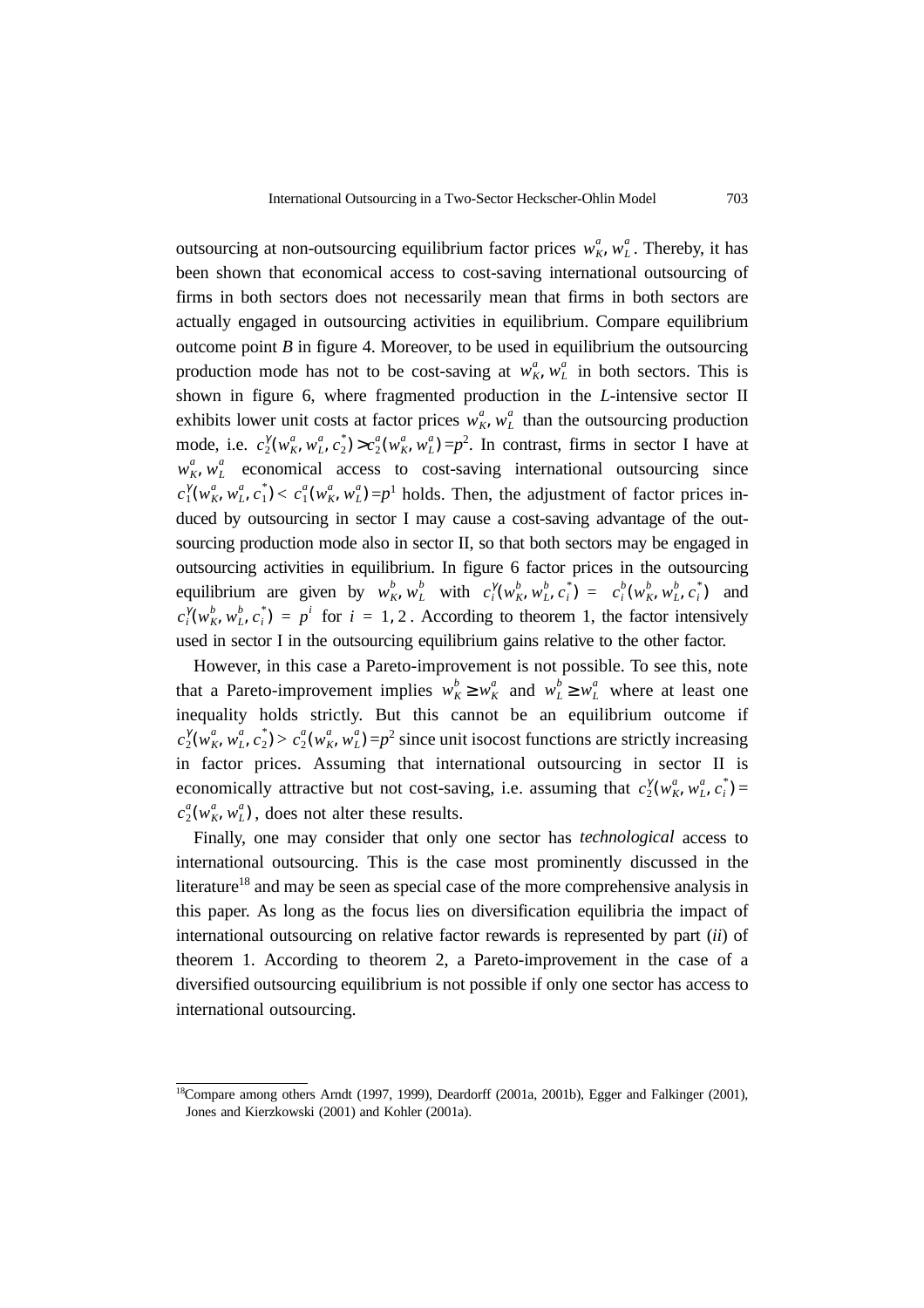# **VII. Summary**

The analysis in this paper investigates the distributional effects of international outsourcing in a two sector Heckscher-Ohlin type model. With respect to the discussion of factor-biased *versus* sector-biased effects of international outsourcing, it is shown that this distinction is misleading in the case of international outsourcing in both sectors. Since sectors may be differently ranked according to their factor intensities in the non-outsourcing and the outsourcing equilibrium, not only the cost-saving effects of outsourcing but also the factor contents of the outsourced fragments are relevant for the distributional effects of international outsourcing.

Concerning the Pareto-criterion the analysis in this paper shows that the more efficient allocation of resources results in a *potential* for a Pareto-improvement via redistributional measures of the government. However, if outsourcing arises in both sectors, it may even yield a *Pareto-improvement* without any policy intervention. This has so far been neglected in the literature, due to its restriction on outsourcing within one sector only.

# **Acknowledgements**

I would like to thank Peter Egger, Josef Falkinger and an anonymous referee for their helpful comments and suggestions. The author is responsible for any errors that may remain.

Received 24 April 2001, Accepted 29 November 2001

# **References**

- Arndt, S.W. (1997, Globalization and the Open Economy, *North American Journal of Economics and Finance,* 8, 71-79.
- Arndt, S.W. (1999, Globalization and economic development, *The Journal of International Trade and Economic Development,* 8, 309-318.
- Deardorff, A.V. (2001a, Fragmentation in Simple Trade Models, *North American Journal of Economics and Finance,* 12, 121-137.
- Deardorff, A.V. (2001b, Fragmentation across Cones, in S.W. Arndt and H. Kierzkowski, eds., *Fragmentation: New Production Patterns in the World Economy*, Oxford University Press, Oxford, 35-51.
- Dixit A.K. and V. Norman (1980, *Theory of International Trade*, Cambridge University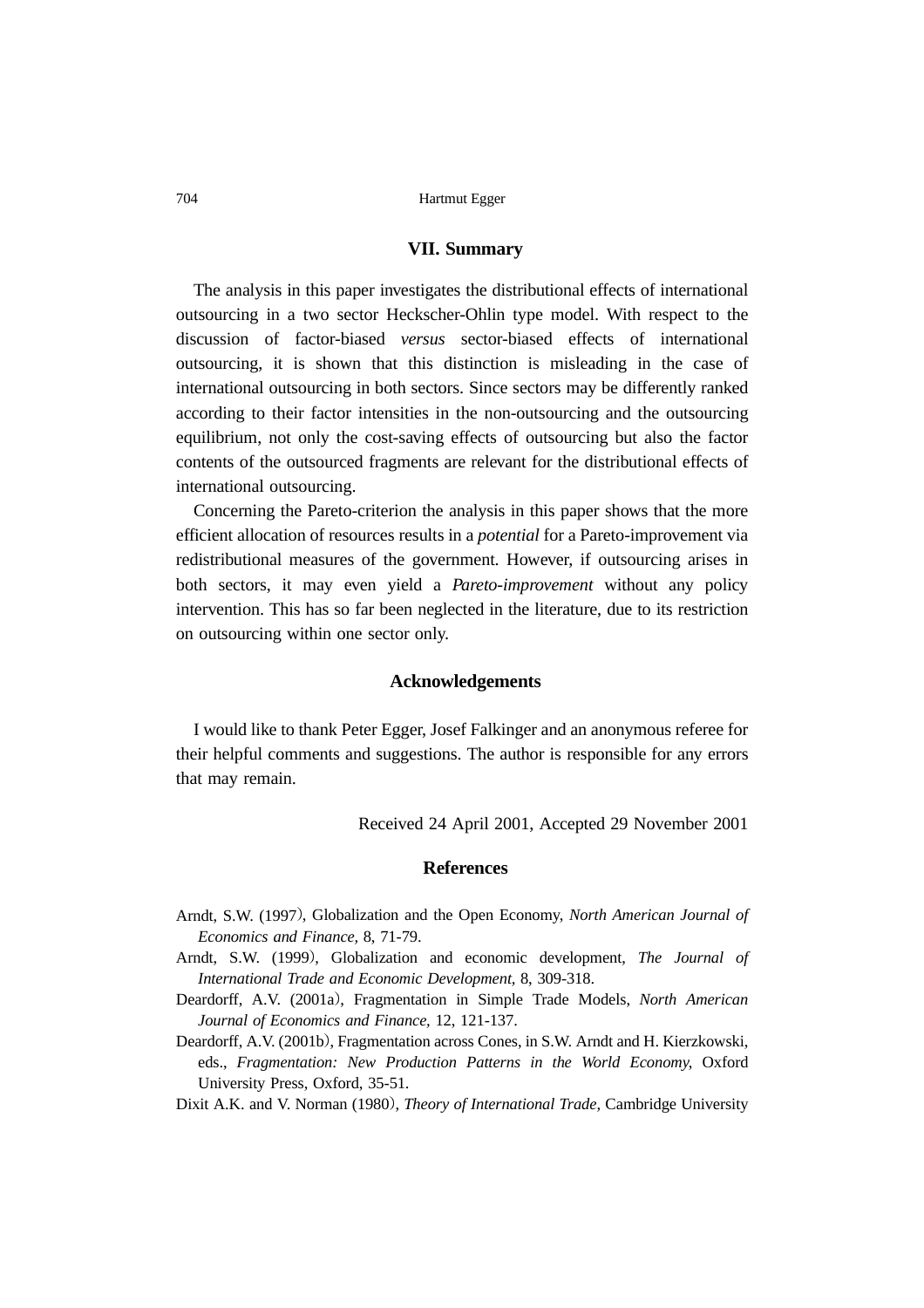Press, Cambridge.

- Egger, H. and P. Egger (2001, Cross-Border Sourcing and Outward Processing in EU Manufacturing, *North American Journal of Economics and Finance* 12, forthcoming.
- Egger, H. and J. Falkinger (2001, Characterization of the Distributional Effects of International Outsourcing in the Hecksher-Ohlin model, *CESifo Working Paper Series* No. 573.
- Feenstra, R.C. (1998, Integration of Trade and Disintegration of Production in the Global Economy, *Journal of Economic Perspectives,* 12, 31-50.
- Feenstra, R.C. and G. Hanson (1996a), Globalization, Outsourcing and Wage Inequality, *American Economic Review,* 86, 240-245.
- Feenstra, R.C. and G. Hanson (1996b, Foreign Investment, Outsourcing, and Relative Wages, in: R.C. Feenstra, G.M. Grossman., and D.A. Irwin, eds. *Political Economy of Trade Policy: Essays in Honor of Jagdish Bhagwati*, MIT Press, Cambridge, Mass, 89-127.
- Feenstra, R.C. and G. Hanson (1997), Foreign direct investment and relative wages: Evidence from Mexicos maquiladoras, *Journal of International Economics,* 42, 371- 393.
- Feenstra, R.C. and G. Hanson (1999, The Impact of Outsourcing and High-Technology Capital on Wages: Estimates for the United States, 1979-1990, *Quarterly Journal of Economics,* 114, 907-940.
- Jones, R.W. (2000)*, Globalization and the Theory of Input Trade*, MIT Press, Cambridge.
- Jones, R.W. and H. Kierzkowski (1990, The Role of Services in Production and International Trade: A Theoretical Framework, in R. Jones and A. Krueger, eds., *The Political Economy of International Trade*, Basil Blackwell, Oxford, 31-48.
- Jones, R.W. and H. Kierzkowski (2001, A Framework of Fragmentation, in S.W. Arndt and H. Kierzkowski, eds., *Fragmentation: New Production Patterns in the World Economy*, Oxford University Press, Oxford, 17-34.
- Kohler, W. (2001a, A Specific-Factors View on Outsourcing, *North American Journal of Economics and Finance,* 12, 31-53.
- Kohler, W. (2001b, International Fragmenation of Value-added Chains: How Does it Affect Domestic Factor Prices?", University of Copenhagen, *EPRU Working Paper Series* No. 2001-03.
- Krugman, P.R. (1995, Growing World Trade: Causes and Consequences, *Brookings Papers on Economic Activity* 1, 1995, 327-377.
- Krugman, P.R. 2000, Technology, Trade and Factor Prices, *Journal of International Economics* 50, 51-71.
- Leamer, E. (1998, In Search of Stolper-Samuelson Linkages between International Trade and Lower Wages, in: S. Collins, ed., *Imports, Exports and the American Worker*, Brookings, Washington, 142-202.
- Mussa, M. (1979), The Two-Sector Model in Terms of its Dual: A Geometric Exposition, *Journal of International Economics* 9, 513-526.
- Slaughter, M.J. (2000), Production transfer within multinational enterprises and American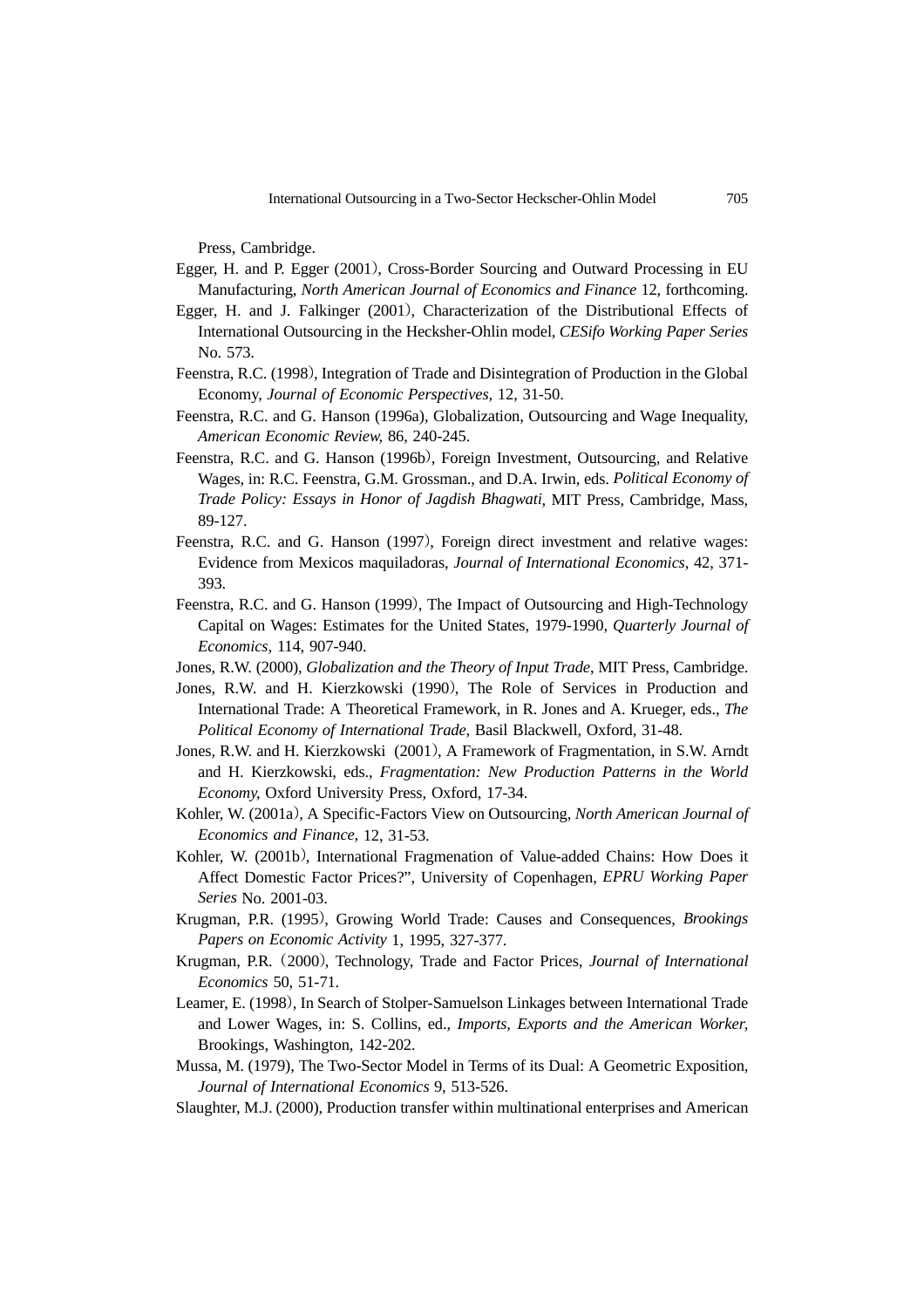wages, *Journal of International Economics* 50, 449-472.

Wong, K.Y. 1995, *International Trade in Goods and Factor Mobility*, The MIT Press, Cambridge.

# **Appendix**

# **A. Formal Characterization of Set** *G* **and Frontier** *F <sup>G</sup>*

Let  $G^i$ ,  $i = 1, 2$ , be the upper contour set of all pairs  $(w_K, w_L)$  for which  $c_i^a(w_K, w_L) \ge p^i$  holds, according to (10)-(12). Then,  $G^1 \cap G^2$  defines feasible set *G*. In addition, let  $F^{G^i}$  be the set of all pairs  $(w_K, w_L)$  for which  $c_i^a(w_K, w_L) = p^i$ holds, according to (10)-(12). Then,  $F^{G^i}$  is the frontier set  $G^i$  and  $F^G \equiv G \cap$  $(F^{G^1} \cup F^{G^2})$  defines the lower frontier of feasible set *G*.

# **B. Formal Characterization of Set** *B* **and Frontier** *F<sup>B</sup>*

Let  $B^i$ ,  $i = 1, 2$ , be the upper contour set of all pairs  $(w_K, w_L)$  for which  $c_i^b(w_K, w_L, c_i^*) \ge p^i$  holds, according to (16)-(18). Then,  $B^1 \cap B^2$  defines feasible set *B*. In addition, let  $F^{B^i}$  be the set of all pairs  $(w_K, w_L)$  for which  $c_i^b(w_K, w_L, c_i^*)$  $=p^{i}$  holds, according to (16)-(18). Then,  $F^{B} \equiv B \cap (F^{B^{i}} \cup F^{B^{2}})$  is the lower frontier of feasible set *B*. Thereby,  $B \subset G$  holds if  $\beta > 1$ .

#### **C. Proof of Theorem 1**

Proof of part (*i*): Let  $(w_K^{\gamma}, w_L^{\gamma})$  be the factor prices implicitly defined by<sup>19</sup>

$$
c_1^{\gamma}(w_K, w_L, c_1^*) = p^1 \text{ and } (19)
$$

and 
$$
c_2^{\gamma}(w_K, w_L, c_2^*) = p^2
$$
. (20)

Moreover, define

$$
R_i^u \equiv \{ (w_K, w_L) \, | \, c_i^{\gamma} (w_K, w_L) = p^i \wedge w_K / w_L \ge w_K^a / w_L^a \} \text{ as well as } (21)
$$

$$
R_i^l = \{ (w_K, w_L) | c_i^{\gamma}(w_K, w_L) = p^i \wedge w_K / w_L \le w_K^a / w_L^a \}
$$
 (22)

for  $i = 1, 2$ . Now assume first that  $\beta^{i} > \beta^{j}$ , where  $i \in \{1, 2\}$  and  $j \in \{1, 2\}$  and  $i \neq j$  with and remember  $\beta > 1$ , with  $\beta = min(\beta_1, \beta_2)$ . Then, the following

<sup>&</sup>lt;sup>19</sup>Due to assumption of no factor intensity reversal and since  $\phi_1^{\gamma}(\cdot) \neq \phi_2^{\gamma}(\cdot)$ , (19) and (20) define a unique pair  $(w'_{K}, w'_{L})$ .  $(w_{K_R}^{\gamma} w_L^{\gamma})$ 

<sup>&</sup>lt;sup>20</sup>Be aware that  $F^B \cap R_i^u \neq \{\}$  is guaranteed by the definition of  $F^B$ , and the assumptions  $\beta^1 > \beta^1$  and .  $F^B \cap R_i^u \neq \{ \}$  is guaranteed by the definition of  $F^B$ , and the assumptions  $\beta^i > \beta^j$  $\phi_i^{\gamma}(w_K, w_L) > \phi_j^{\gamma}(w_K, w_L)$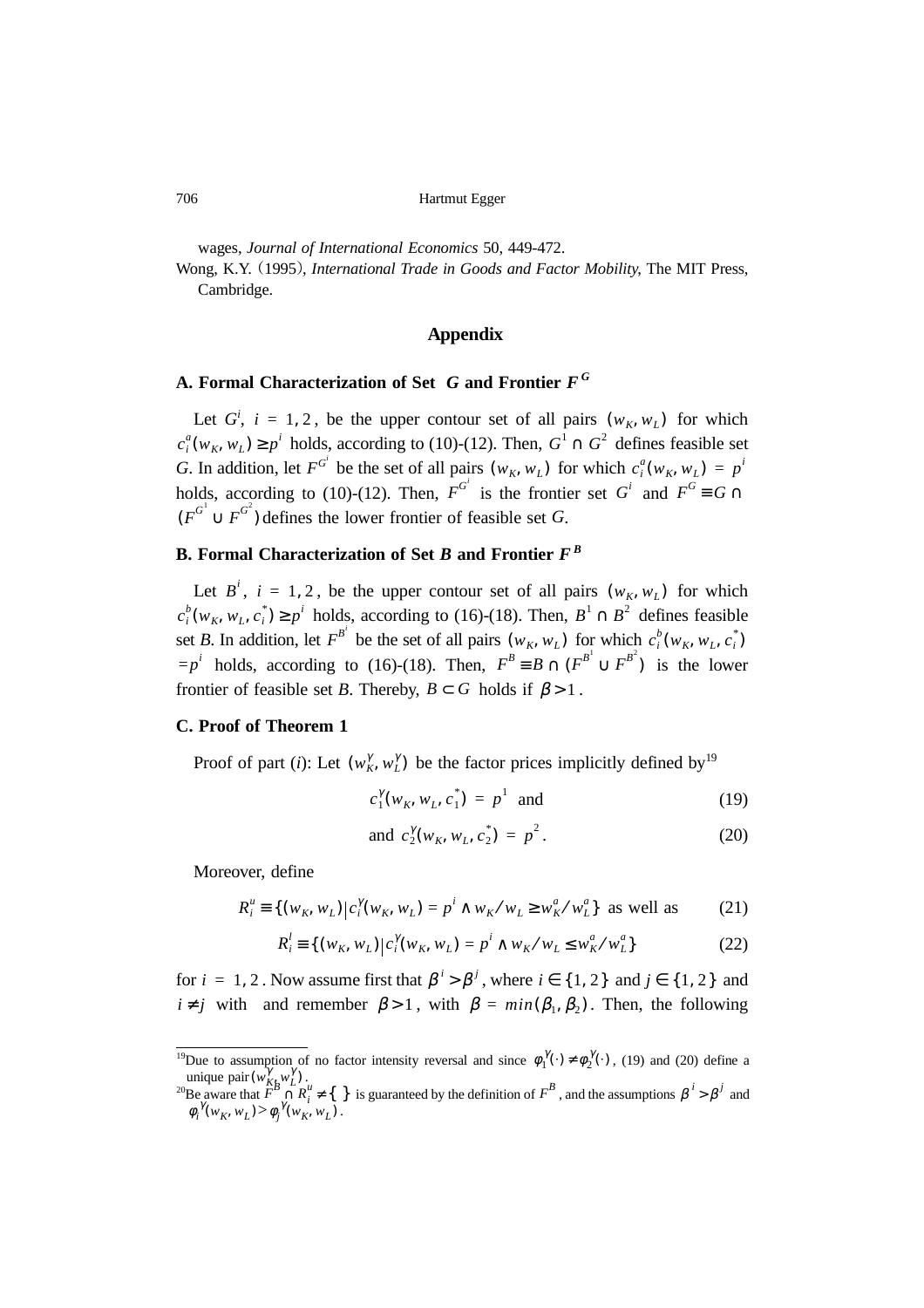holds: If  $\phi_i^{\gamma}(w_K, w_L) > \phi_j^{\gamma}(w_K, w_L)$ , then  $F^B \cap R_j^l = \{\}$ , according to the factor intensity assumptions and the definition of frontier  $F^B$ . Therefore,  $w_K^{\gamma}/w_L^{\gamma} \leq$  $w_K^a/w_L^a$  cannot hold in equilibrium if both sectors make use of international outsourcing. Moreover, note that if  $F^B \cap R_j^u \neq \{\}$ , then  $(w_K^{\gamma}, w_L^{\gamma}) \in F^B$ .<sup>20</sup>  $(w_K^{\gamma}, w_L^{\gamma}) \in F^B$  and  $(w_K^{\gamma}, w_L^{\gamma}) \notin F^G$  together with  $\overline{\phi} \in ]\phi_j^{\gamma}(w_K^{\gamma}, w_L^{\gamma}), \phi_i^{\gamma}(w_K^{\gamma}, w_L^{\gamma})[$ , guarantee a diver-sified equilibrium with both sectors making use of international outsourcing and relative factor prices  $w_K^{\gamma}/w_L^{\gamma} > w_K^{\alpha}/w_L^{\alpha}$ .<sup>21</sup> In accordance, if  $\phi_i^{\gamma}(w_K, w_L) < \phi_j^{\gamma}(w_K, w_L)$ , then  $F^B \cap R_j^u = \{\}\$ . Therefore,  $w_K^{\gamma}/w_L^{\gamma} < w_K^a/w_L^a$  must hold in a diversified equili-brium if both sectors make use of international outsourcing.

Second, if  $\beta^i = \beta^j$  then  $w_K^{\gamma}/w_L^{\gamma} = w_K^a/w_L^a$  and  $(w_K^{\gamma}, w_L^{\gamma}) \in F^B$ . Moreover, according to  $\beta > 1$ ,  $(w_K^a/w_L^a) \notin F^G$ . Then,  $(w_K^{\gamma}, w_L^{\gamma}) \in F^B$  and  $\overline{\phi} \in ]\phi_i^{\gamma}(w_K^{\gamma}, w_L^{\gamma})$ ,  $\phi_j^{\gamma}(w_k^{\gamma}, w_L^{\gamma})$ [<sup>22</sup>, guarantee a diversified equilibrium with both sectors making use of international outsourcing. This completes the proof of part  $(i)$ .<sup>23</sup>

Proof of part (*ii*): Let  $w_K^{\eta}, w_L^{\eta}$  be implicitly determined by

$$
c_i^{\gamma}(w_K, w_L, c_i^*) = p^i \text{ and } (23)
$$

$$
c_j^a(w_K, w_L) = p^j \tag{24}
$$

according to (6) and (10)-(12), where sector *j does not* employ the outsourcing technology  $\chi^{24}$  Thereby,  $i \in \{1, 2\}$ ,  $j \in \{1, 2\}$  and  $i \neq j$  are considered. Define

$$
C_j^f \equiv F^G \cap \{ (w_K, w_L) | c_j^f(w_K, w_L) = p^j \} \text{ and } (25)
$$

$$
C_j^g \equiv F^G \cap \{ (w_K, w_L) \, | \, c_j^g(w_K, w_L) = p^j \} \,. \tag{26}
$$

Moreover use

$$
\phi_j^{\eta}(w_K, w_L) =
$$

<sup>&</sup>lt;sup>21</sup>Of course there may also be a diversified equilibrium with both sectors making use of international outsourcing if  $(w_K^{\gamma}, w_L^{\gamma}) \in F^B$  and  $(w_K^{\gamma}, w_L^{\gamma}) \in F^G$ . However, in this case it is *not guaranteed* that indeed both sectors make use of international outsourcing at factor prices  $w_K^{\gamma}$ ,  $w_L^{\gamma}$ . The reason is that in one sector firms are indifferent between using one of the non-outsourcing technologies (indicated by *f* or *g*) and the outsourcing production mode. However, *if* both sectors make use of international outsourcing in equilibrium, part (i) of theorem 1 as well as its proof are relevant.

<sup>&</sup>lt;sup>22</sup>Be aware that  $\overline{\phi} \in ]\phi_i^{\gamma}(w_K^{\gamma}, w_L^{\gamma}), \phi_j^{\gamma}(w_K^{\gamma}, w_L^{\gamma})]$  is a necessary condition for a diversified equilibrium with international outsourcing in both sectors.

<sup>&</sup>lt;sup>23</sup>Note that if  $w_K^{\gamma} w_L^{\gamma}$  describe factor prices in the outsourcing equilibrium, then  $w_K^{\gamma} = w_K^b$  and  $w_L^{\gamma} = w_L^b$ , according to (17) and (18).

 $24$ For a simultaneous use of a non-outsourcing and the outsourcing technology in sector *j* compare the discussion in footnote 22 and the proof of part (i) of theorem 1. Moreover, note that if sector *j* uses a non-outsourcing technology, sector *i* must use the outsourcing technology in equilibrium, which is a direct consequence of  $\beta$ >1.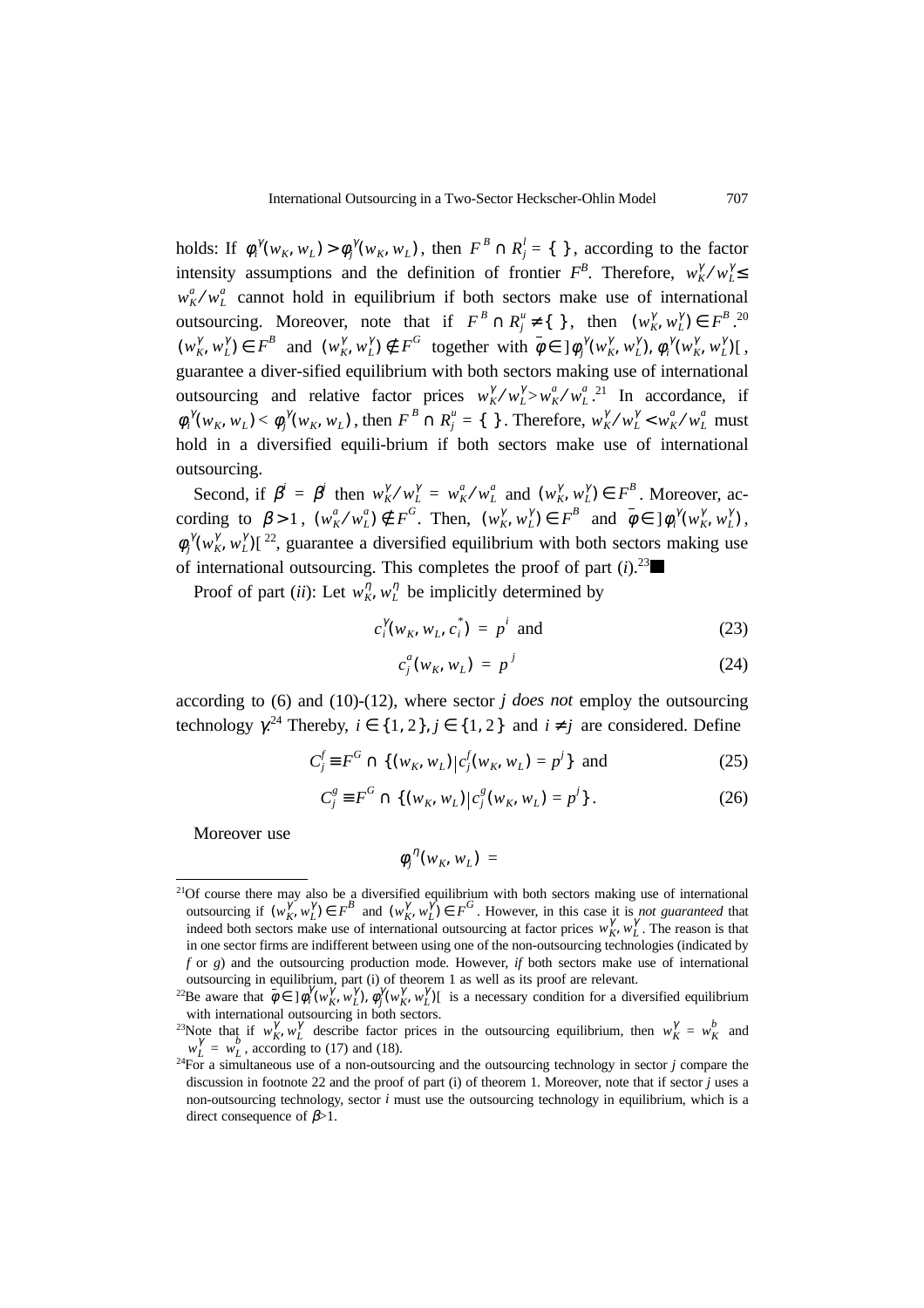$$
\begin{cases} min(\phi_j^f(w_K, w_L), \phi_j^g(w_K, w_L)) \forall (w_K, w_L) \in \{ (w_K, w_L) | w_K / w_L < w_K^a / w_L^a \} \\ max(\phi_j^f(w_K, w_L), \phi_j^g(w_K, w_L)) \forall (w_K, w_L) \in \{ (w_K, w_L) | w_K / w_L > w_K^a / w_L^a \} \end{cases}
$$

to define

$$
\phi^j(w_K, w_L) \equiv \begin{cases} \phi_j^f(w_K, w_L) \ \forall (w_K, w_L) \in (C_j^f \setminus C_j^g) \\ \phi_j^g(w_K, w_L) \ \forall (w_K, w_L) \in (C_j^g \setminus C_j^f) \\ \phi_j^h(w_K, w_L) \ \forall (w_K, w_L) \in (C_j^f \cap C_j^g) \end{cases}
$$
 (27)

Similar to the proof of part (*i*) we first assume that sector *i* is the *K*-intensive one in the outsourcing equilibrium, i.e.  $\phi_i^{\gamma}(w_k^{\eta}, w_L^{\eta}) > \bar{\phi}$ . Then, if

$$
(C_j^f \cup C_j^g) \cap \{(w_K, w_L)|w_K/w_L < w_K^a/w_L^a\} = \{\}
$$

 $(w_L^{\eta}, w_L^{\eta}) \notin F^G \cap \{(w_K, w_L) | w_K / w_L < w_K^a / w_L^a\}$  follows immediately from (25) and (26). Moreover, if

$$
(C_j^f \cup C_j^g) \cap \{(w_K, w_L)|w_K/w_L < w_K^a/w_L^a\} \neq \{\ \}
$$

then  $\phi^{j}(w_{K}, w_{L}) > \overline{\phi}$  for all  $(w_{K}, w_{L}) \in Z \cap \{(w_{K}, w_{L}) | w_{K}/w_{L} < w_{K}/w_{L}^{a}\},$  with  $Z \equiv C_j^f \cup C_j^g$ . This is a direct consequence of the convexity of *feasible set G*, the definition of  $F^G$  and the assumption that minimal unit isocost curves are increasing in factor prices. Be aware that both  $\phi_i^{\gamma}(w_K^{\eta}, w_L^{\eta}) > \overline{\phi}$  and  $\phi^j(w_K^{\eta}, w_L^{\eta}) > \overline{\phi}$  cannot simultaneously hold in a diversified equilibrium described by (23) and (24). This proves that  $(w_K^{\eta}, w_L^{\eta}) \notin F^G \cap \{(w_K, w_L) | w_K / w_L < w_K^{\alpha} / w_L^{\alpha}\}$  if  $\phi_i^{\gamma}(w_K^{\eta}, w_L^{\eta}) > \overline{\phi}$ .

In addition, it is obvious that if

$$
(C_j^f \cup C_j^g) \cap \{(w_K, w_L)|w_K/w_L > w_K^a/w_L^a\} \neq \{\ \}
$$

then  $\phi^{j}(w_{K}, w_{L}) < \bar{\phi}$  for all  $(w_{K}, w_{L}) \in Z \cap \{(w_{K}, w_{L}) | w_{K}/w_{L} > w_{K}^{a}/w_{L}^{a}\}\)$ . This follows immediately from the convexity of *feasible set*  $G$ , the definition of  $F^G$  and the assumption that minimal unit isocost curves are increasing in factor prices. Be aware that  $\overline{\phi} \in J \phi'(w_K^{\eta}, w_L^{\eta}), \phi_i^{\gamma}(w_K^{\eta}, w_L^{\eta})$  must hold in a diversified equilibrium described by (23) and (24) which is the case if  $\phi^j(w_k^{\eta}, w_l^{\eta}) < \overline{\phi}$ . Then, if  $(w_K^{\eta}, w_L^{\eta}) \in F^G \cap F^B$  (23) and (24) describe a diversified equilibrium with  $w_K^{\eta}/w_L^{\eta} > w_K^a/w_L^a$ . Finally, due to  $(w_K^{\eta}, w_L^{\eta}) \in F^G \cap F^B$  and  $\beta > 1$ ,  $w_K^{\eta}/w_L^{\eta} = w_K^a/w_L^a$ ,